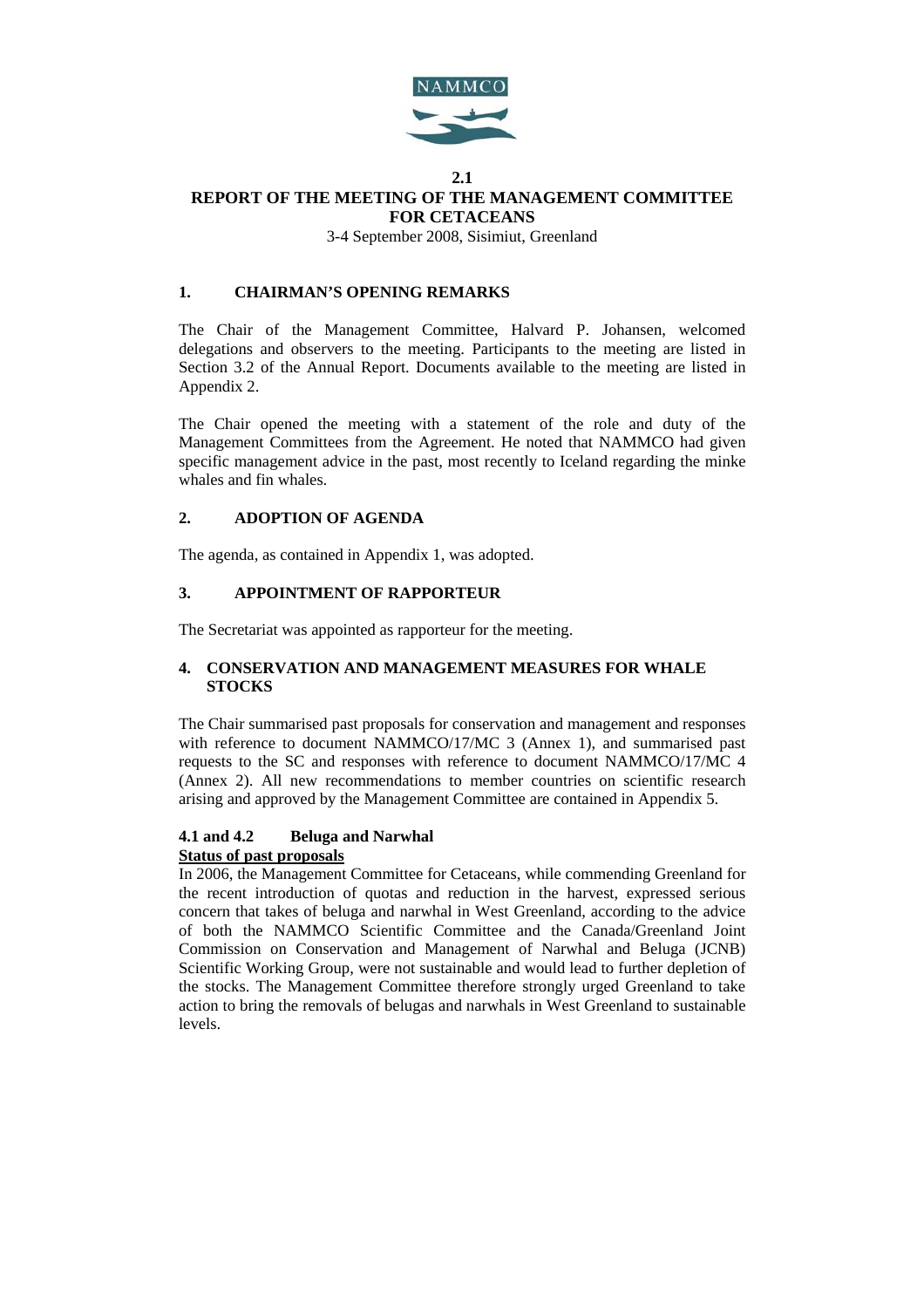### **Advice from the Scientific Committee**

The Scientific Committee has been requested to provide an assessment in all areas of narwhal and beluga in West Greenland, and narwhal in East Greenland, as well as to provide advice on the effects of human disturbance, including noise and shipping activities, on the distribution, behaviour and conservation status of belugas, particularly in West Greenland.

With regard to surveys, it has also been recommended that future surveys for beluga and narwhal be planned using the international expertise available through the Scientific Committee of NAMMCO. In addition, if and when new survey methods are applied, they should be calibrated against previously used methods so that the validity of the survey series for determining trends in abundance is ensured.

The last assessment was carried out in 2005 and uncertainties with abundance estimates and stock structure remained. The Greenland Institute of Natural Resources (GINR) has since implemented a monitoring plan from 2007-2011, covering both wintering and summering aggregations, including stock identification of all major aggregations. New surveys were undertaken in 2006 and 2007 in West Greenland, including Melville Bay and Inglefield Bredning. More tags were deployed on narwhal in West and North Greenland in 2007. An aerial survey for narwhal was conducted in East Greenland in the summer of 2008.

The Scientific Committee now recommends an update of the assessment of both narwhal and beluga as new data warrant such an exercise. The NAMMCO /JCNB Joint Working Group should meet before March 2009, to allow the updated assessment to be available for setting the new quota series. Greenland should submit fully corrected estimates derived from the 2006, 2007 and 2008 surveys to the NAMMCO /JCNB Joint Working Group. Furthermore the Scientific Committee recommends, as in 2006, that advice be forwarded to the JCNB to be dealt with at their next meeting.

The Scientific Committee reported that plans for the 2007 narwhal and beluga surveys were not presented to the T-NASS Committee and had therefore not been reviewed by this Committee. No reports have been forwarded to the Scientific Committee, and it is unknown which methods have been applied.

The Management Committee noted that, as in 2005 and 2006, the Greenland quotas for narwhal and beluga remain much above the quota recommended by the Scientific Committee of 135 narwhals and 100 belugas for West Greenland. However, the Committee also recognizes that new preliminary data on abundance show higher estimates than previously.

Greenland noted that the 2007/08 quota for narwhal includes the quota for Melville Bay of 100 narwhals, for which there is no scientific recommendation on catch levels. Greenland would encourage their scientists to continue to submit their results on distribution studies. In commenting on the given quotas, Greenland reported that there had been a hunting seminar in the spring when scientists informed hunters that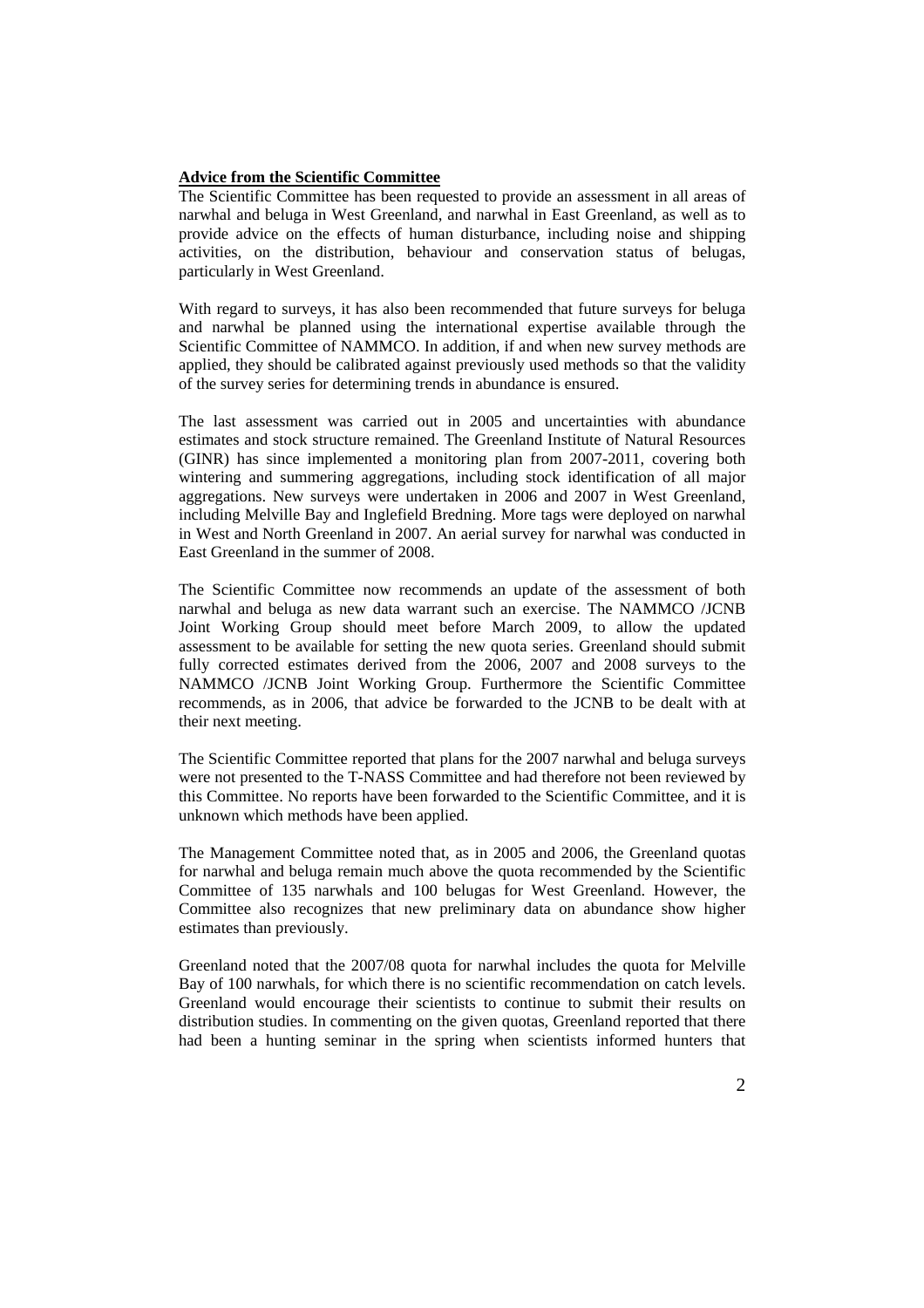numbers had increased since setting quotas. Greenland underlined that the knowledge and expertise of both biologists s and hunters must be respected and taken into account.

Greenland also informed the Committee of an incident in August this year regarding a reported take of 48 narwhals in Rømer Fjord, Illoqqottormiit, from which only the blubber and tusks of the animals had been taken. However, an observer from the Greenland Institute of Natural Resources later delivered a field report counting 32 narwhals. Greenland reported that the matter was under police investigation.

In relation to the publication of the Greenland Red List 2007, in which the status of narwhals has been erroneously described as "in danger of imminent extinction" if hunting continues, Greenland also reported that scientists at the GINR had been urged to ensure the accuracy of information provided as a basis for such publications.

## **Requests for advice**

The Committee agreed to recommend that the Scientific Committee update the assessment of both narwhal and beluga, noting that new data warrant such an exercise. The NAMMCO /JCNB Joint Working Group should meet before March 2009, to allow the updated assessment to be available for setting the new quota series. Greenland should submit fully corrected estimates derived from the 2006, 2007 and 2008 surveys to the joint Working Group. In addition, as in 2006, advice should also be forwarded to the JCNB.

### **4.3 Fin whales**

## **Advice from the Scientific Committee**

In 2007 the Scientific Committee was requested to complete an assessment for the Northeast Atlantic stocks as a next step in the process of assessing fin whale stocks in the areas of interest to NAMMCO countries.

There have been five assessments since 1999, the last in 2006, and work is outstanding with regard to abundance estimates and stock structure. More recent genetic studies still support a lack of genetic divergence across the North Atlantic. The final genetic results for the Faroese biopsies, which are crucial since preliminary results pointed to a different stock, are still not available.

New abundance estimates deriving from T-NASS include:

- 1. Iceland-Faroe Islands: the new estimate was presented to the NAMMCO SC WG on Abundance Estimate; the subsequent revised analysis was later endorsed by the International Whaling Commission (IWC) SC;
- 2. Norway: an estimate from the cycle 2002-2007 will be available in 2009;
- 3. Greenland: the new estimate from T-NASS has still to be finally accepted;
- 4. Results from Canada, SNESSA and CODA should become available soon;
- 5. Some changes occurred in distribution, but are to be investigated further.

## **Requests for advice**

The Management Committee reiterated its recommendation to request the Scientific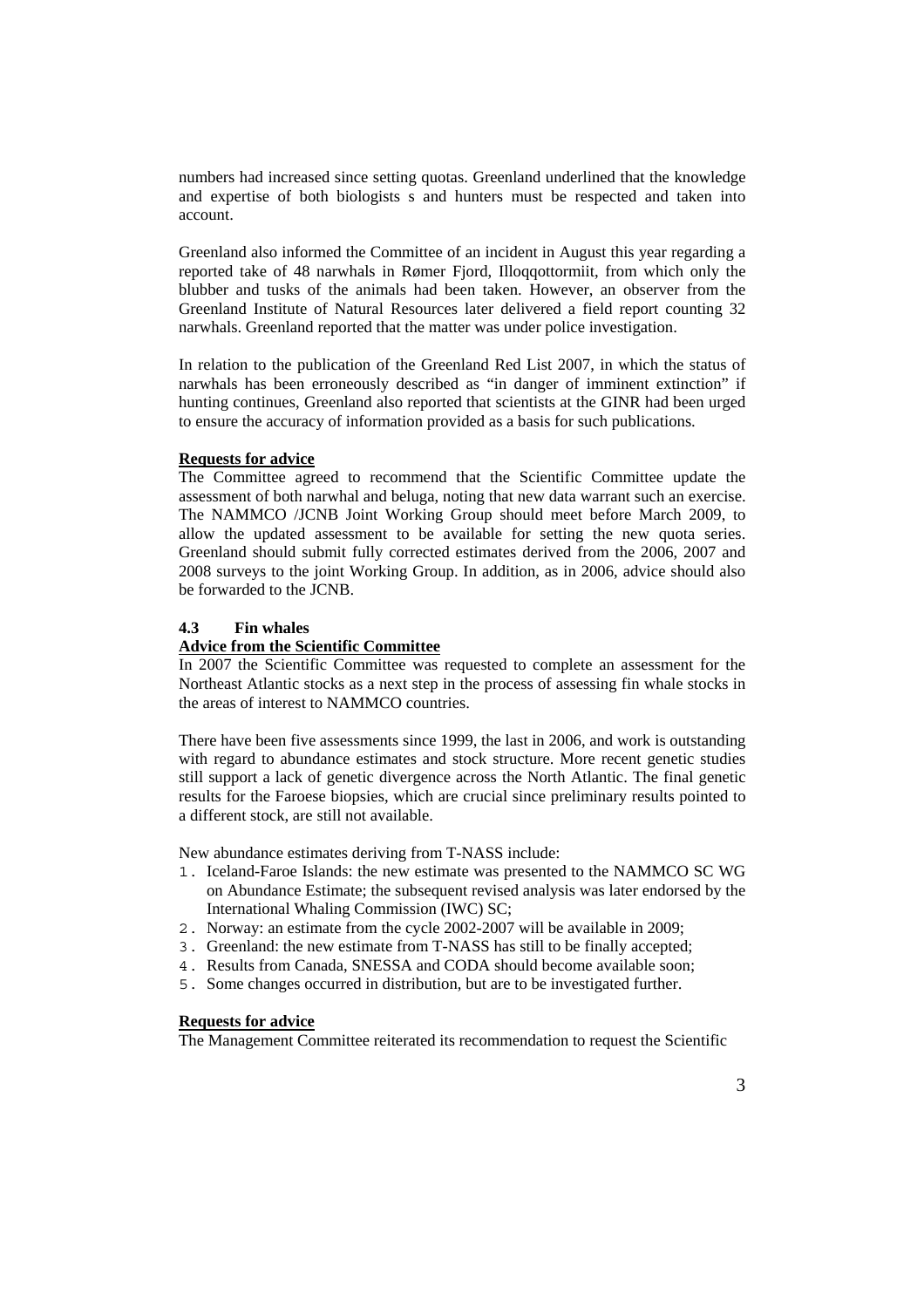Committee to complete an assessment of fin whales in the North Atlantic and also to include an estimation of sustainable catch levels in the Central North Atlantic. This work should be initiated as soon as all estimates become available and before the next meeting of the Scientific Committee.

### **4.4 Minke whales Advice from the Scientific Committee**

An assessment of the Central minke whale stock had been carried out in 1998 and 2003, with some uncertainties regarding stock delineation remaining. Newer genetic studies indicate little variability in the Northeast Atlantic and North Atlantic. The Icelandic Research Programme has been completed and results will be available by 2010. The results from SCANS 1995 and 2005 showed changes in spatial distribution. There are new estimates from T-NASS, with the Icelandic coastal stock representing 24% of the 2001 estimate. This change in occurrence of minke whales may be explained by any or all of the following: population decrease; changes in spatial distribution; possible seasonal changes in migration. However, catches are too small to be a likely cause of population reduction of this scale.

### **Recommendations for scientific research**

The Scientific Committee recommends that the sighting rate for the T-NASS Extension survey in the Norwegian Sea be calculated and used for comparison with the other T-NASS areas and previous estimates in this area. In addition, a spatial analysis of both the historical and present survey data, including the Norwegian data, should be done in order to check whether the lower occurrence of whales could be predicted to be in the areas not covered by T-NASS. Analyses of all minke data from the Greenlandic aerial and shipboard, Icelandic-Faroes shipboard and T-NASS Extension should be carried out as soon as possible. An investigation of potential changes in the ecosystem within the framework of the SC WG on Marine Mammals and Fisheries Interactions is also recommended, and body condition indices in the Barents Sea and Iceland survey data should be published when available.

The Scientific Committee underlined the importance of synoptic surveys in interpreting distribution shifts.

Greenland reported that there had been problems in catching the quota in East Greenland, which may confirm the decline of the local population, despite many fin whales. It was suggested that surveys for minke be conducted in more northern areas off West Greenland, with a further assessment in the northern part of the area which was not surveyed under T-NASS. There are presently no plans for new Greenlandic surveys, but there is a need for abundance estimates for the Upernavik-North area.

The Scientific Committee Chair recommended that hunter's knowledge and experience be incorporated into the planning of such surveys.

Iceland noted that, according to the results from T-NASS, abundance of common minke whales on the Icelandic continental shelf area was considerably lower in 2007 than in previous surveys in the area. A partial survey conducted in 2008 showed much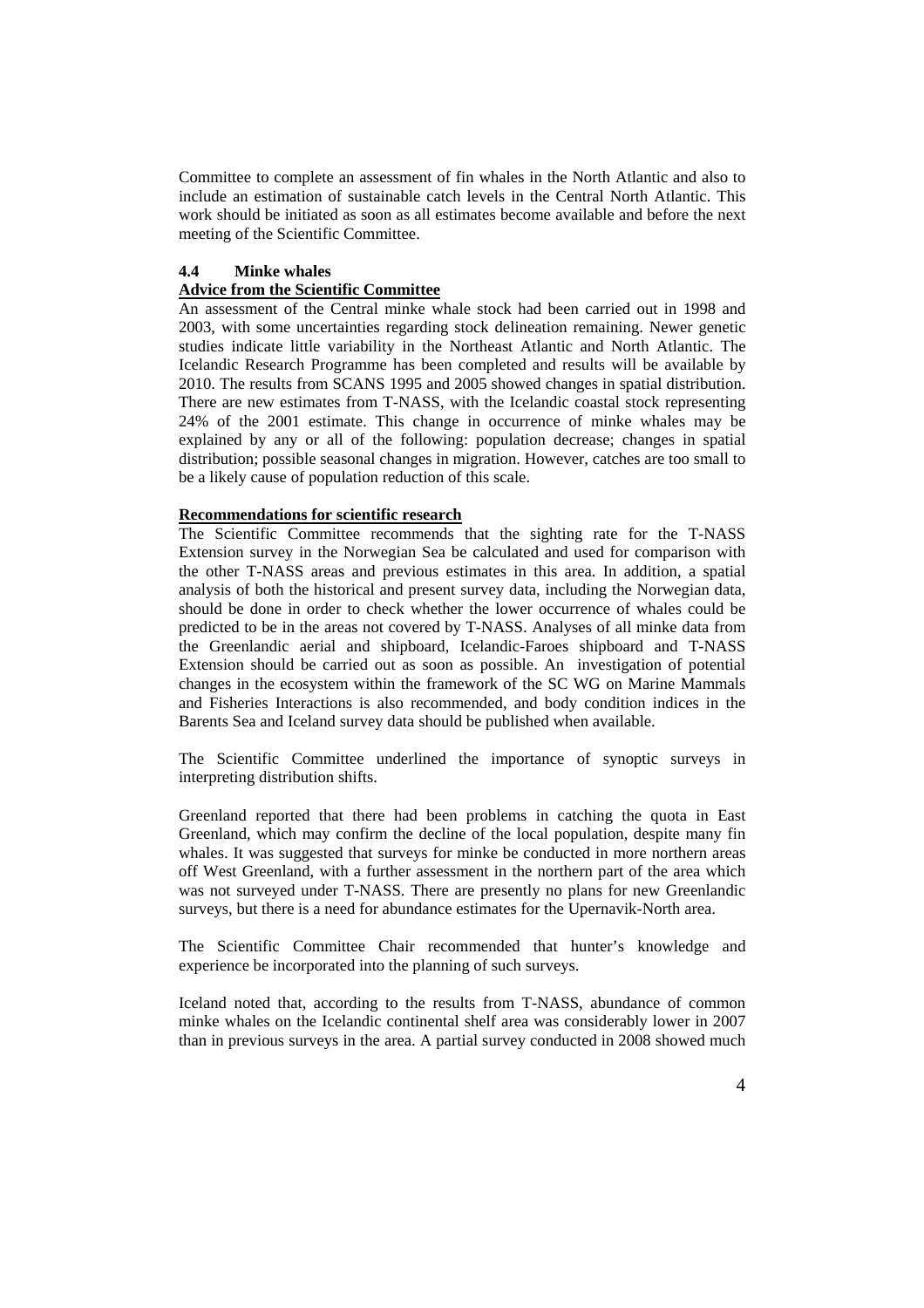higher densities than in 2007. These densities were similar to those from previous surveys, indicating that the year 2007 was very unusual in this respect. For this reason, a full scale aerial survey will be conducted in the summer of 2009.

Russia reported an increase number of minke whales in the Barents Sea area following surveys last year. This might be a redistribution of the whales due to climatic changes and does not necessarily mean a reduction of the population elsewhere.

## **Requests for advice**

The Management Committee recommended that the Scientific Committee be requested to conduct a full assessment, including long-term sustainability of catches, of common minke whales in the Central North Atlantic once results from the 2009 survey become available. In the meantime the Scientific Committee is requested to assess the short-term (2-5 year) effects of the following total annual catches: 0, 100, 200, 400.

## **4.5 Sei whales Advice from the Scientific Committee**

NAMMCO 16 requested the Scientific Committee to investigate the status of sei whales in East and West Greenland waters, and provide estimates of sustainable yield.

Last year, it was noted that sei whales have not been harvested in any area of the North Atlantic since the 1980's. Although some estimates of abundance are available from the NASS, with the exception of the 1989 survey, they did not have an appropriate seasonal/spatial coverage for this species.

The Scientific Committee reported that this species is generally distributed in a more southerly range than the NAMMCO area, with unpredictable northern incursions. Very few sightings during T-NASS were recorded. More sightings were made by CODA.

In order to best address the outstanding request, the Scientific Committee recommends combining T-NASS and CODA data for analysis and that the SC Fin Whale Assessment Working Group makes a state of the art study of the existing and missing information on sei whales, as a first step to an assessment. All 2007 and older estimates should be made available to that Working Group meeting.

The Management Committee endorsed the Scientific Committee's recommendations for how it plans to proceed in addressing the outstanding request to provide advice on the status of sei whales in East and West Greenland and estimates of sustainable yield.

# **4.6 Northern bottlenose whales**

## **Advice from the Scientific Committee**

The Scientific Committee last completed an assessment of northern bottlenose whales in 1993 and 1995. A lack of information on abundance estimates, catch data, stock structure and ecology were identified. No progress has been made since. Abundance surveys have been carried out since that time, however these do not provide a reliable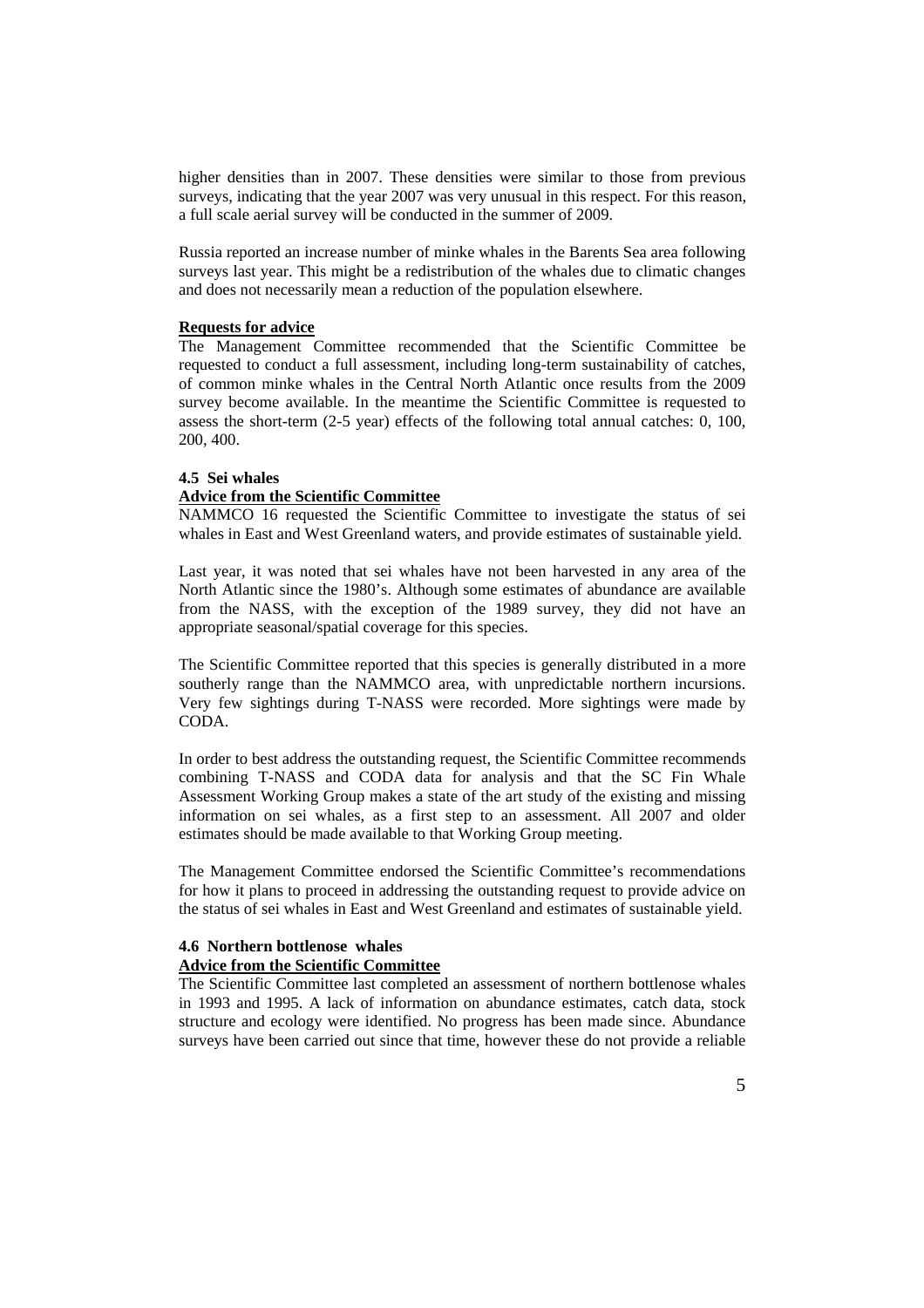basis for the estimation of total abundance, as visual survey methods are not effective for this deep diving species. New distributional data may be available from T-NASS and CODA.

The Faroe Islands noted that older data, as well as some new data on the diet of bottlenose whales stranded in the Faroe Islands were being analysed. Iceland reported that their diet data had been analysed but not yet reported.

## **Recommendations for scientific research**

The Management Committee endorsed the recommendation of the Scientific Committee that analyses of data on the diet of bottlenose whales be published as soon as possible.

### **4.7 Long-finned pilot whales**

## **Advice from the Scientific Committee**

Bearing in mind that T-NASS in 2007 was expected to provide a better basis for an updated abundance estimate for pilot whales in the North Atlantic, the Scientific Committee had last year been requested to ensure that both the methodology and the coverage of T-NASS take into account the need for reliable estimates for pilot whales. In addition, priority should be given to the analysis of data on pilot whales after the completion of T-NASS. Noting that it has been over 10 years since the Scientific Committee concluded its assessment of pilot whales, the Scientific Committee had also been requested to develop a proposal for the details of a cost-effective scientific monitoring programme for pilot whales in the Faroe Islands.

The last full assessment was in 1996. It had since not been possible to follow up on all the research recommendations in the Faroe Islands nor implement a full monitoring programme. There have been decreasing abundance estimates since 1987/89 (in 1995 and 2002), although these need qualification as the survey areas have been smaller and not strictly comparable.

The methodology employed in T-NASS was designed for pilot whales as well as other key species, and the survey coverage (+CODA) is sufficient for an estimate of this species. T-NASS was planned to cover the area of the 1989 survey. The success of its implementation on each vessel is being checked during the analysis. The Faroe Islands have taken the lead in the analyses of all pilot whale data and the analysis should be available late in 2008.

The Scientific Committee convened a Working Group to develop a monitoring plan, which had worked both by correspondence and had held two meetings, the reports of which had been reviewed and endorsed by the Scientific Committee.

The main recommendations from this Working Group are outlined in a proposed Monitoring Plan to assess the continued sustainability of the Faroese catch and to include both a long-term and short-term monitoring plan to this effect (Appendix 6).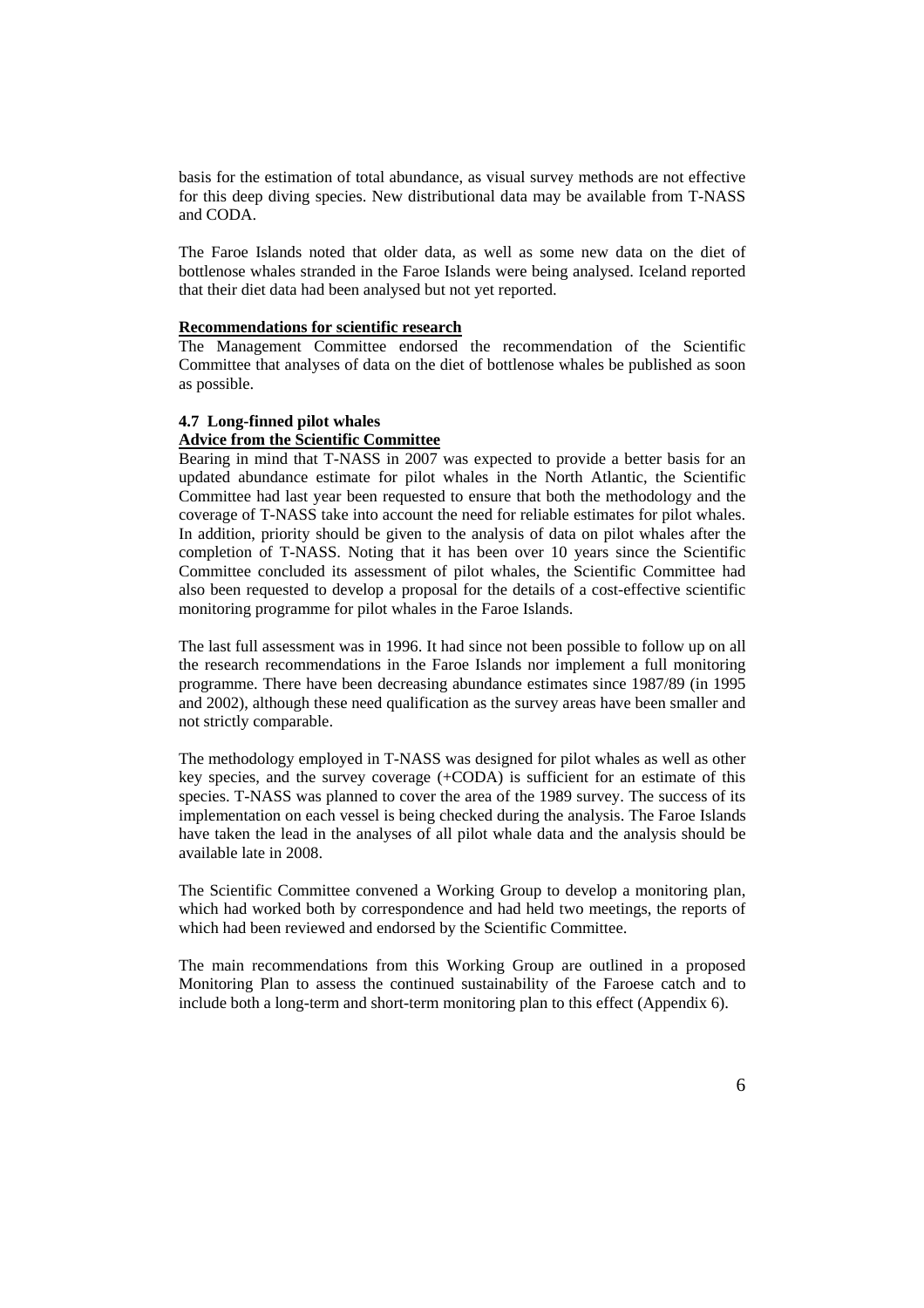The Scientific Committee Chair explained the relative importance of the items in the monitoring plan, emphasizing that the Commission requests were a priority. However, for relatively little extra cost and effort, additional topics could supply a wealth of extra data. Finally, she noted that supporting activities were not essential but would provide wider scope to the programme.

The Scientific Committee recommended to continue the official logging of all catches (numbers of animals, sex and length) and add length at age as a new parameter; to conduct regular surveys for abundance estimates at approx. 6 yr intervals; that new abundance estimates be prioritized using T-NASS and CODA data, and that analyses of indices of abundance for all NASS/T-NASS surveys be undertaken as proposed by the Working Group; that new analyses and re-analyses of catch statistics be undertaken as a priority; that a new assessment be made when the new estimates become available; that all survey plans, assessments, data analyses of catch and biological studies be routinely presented to the NAMMCO Scientific Committee for evaluation; that an intensive short-term catch sampling programme of sex and age distribution over a 3-year period to assess variability within and between years and compare to 1986-88 sampling programme be undertaken as soon as possible; and that a standing Working Group on pilot whales be established, that would meet periodically (e.g. every few years) to examine the information.

### **Recommendations for scientific research**

The Management Committee endorsed the Scientific Committee recommendations relating to future monitoring of pilot whales in the Faroe Islands. It was, however, considered premature to establish a standing SC Working Group on Pilot Whales, before further data analysis was completed and more regular and detailed monitoring in line with the proposed programme had been established.

The Faroe Islands thanked the Scientific Committee for developing an extremely useful and pragmatic tool for the further development of sampling and monitoring of pilot whales in the Faroe Islands, not least with its clearly identified priorities and associated costs. With reference to the intensive international scientific sampling programme carried out in 1986 and 1987, it was pointed out that limited human and financial resources in the Faroe Islands do not allow for such a comprehensive undertaking on the same scale at regular intervals. A focussed 3-year programme would, however, be given serious consideration. T-NASS estimates are a first priority for the immediate future. It was also noted that it was important to continue the ongoing monitoring of pollutants in pilot whales, since pilot whales caught in the Faroe Islands are one of very few species or stocks of cetaceans with a long history of contaminant sampling, and such a study was supportive of the NAMMCO focus on environmental issues.

The Faroe Islands informed the Committee that they would report back on plans and developments as soon as possible. It was noted that there had been no catches of pilot whale drives at all so far in 2008, although there have been several off-shore observations of large schools in the area during the year.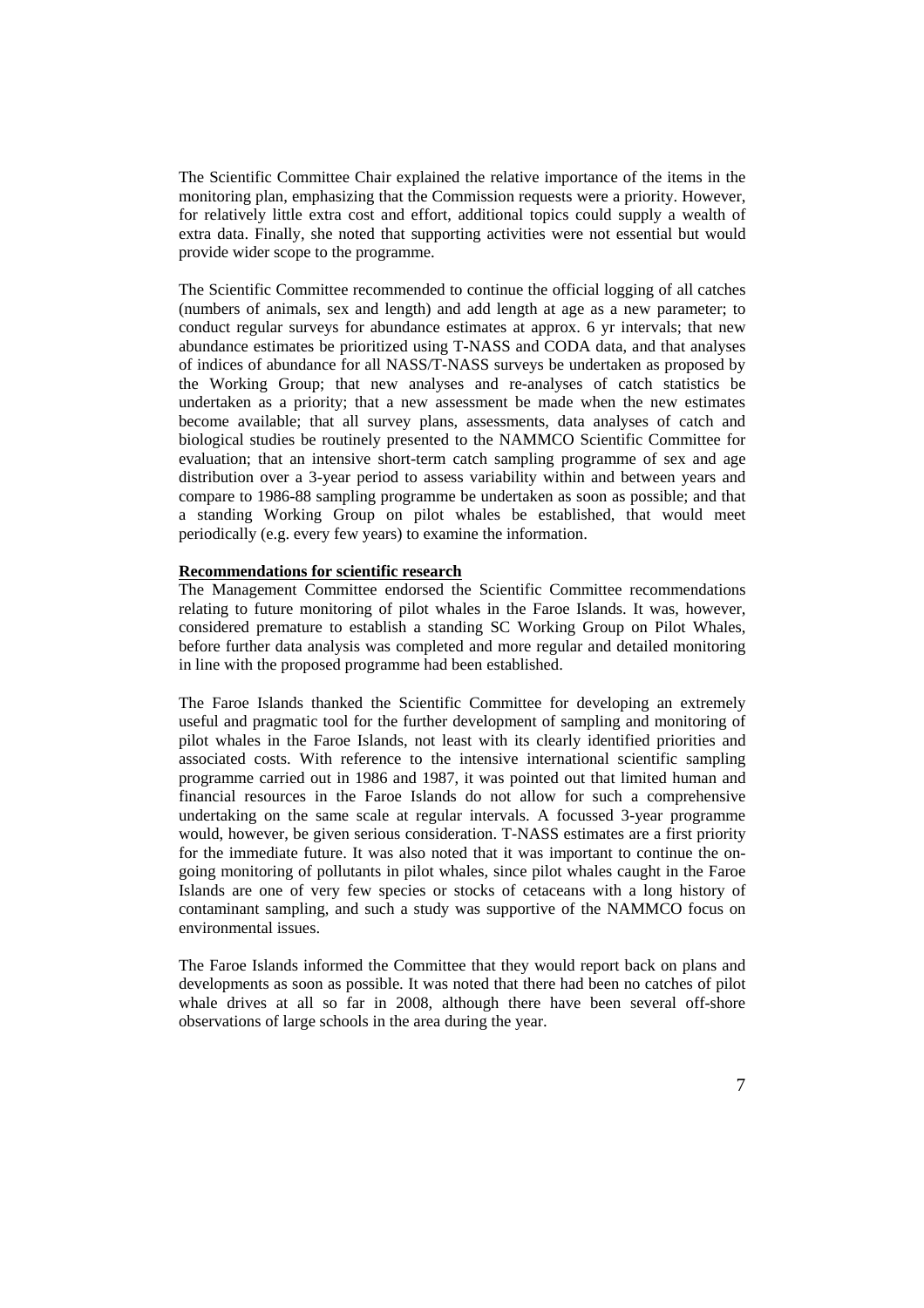#### **4.8 Harbour porpoise**

In 2007 the Management Committee recommended that member countries conduct surveys to produce reliable estimates of abundance for harbour porpoises in their areas. In addition the Management Committee recommended that member countries provide reliable estimates of total removals, including by-catch, for this species. Once this information is available for any area, the sustainability of removals can be assessed by the Scientific Committee. This was considered particularly urgent for Greenland, where directed catches are in the low thousands annually.

#### **Advice from the Scientific Committee**

In 1997, the Council (NAMMCO 7) noted that the harbour porpoise is common to all NAMMCO member countries, and that the extent of current research activities and expertise in member countries and elsewhere across the North Atlantic would provide an excellent basis for undertaking a comprehensive assessment of the species throughout its range. The Scientific Committee was therefore requested to perform such an assessment, which might include distribution and abundance, stock identity, biological parameters, ecological interaction, pollutants, removals and sustainability of removals.

In the planning of T-NASS in 2007, the Scientific Committee was requested to ensure that the coverage of the survey and the methodology would accommodate the need for estimates of harbour porpoise, especially in Icelandic waters.

In 1999 the Scientific Committee provided a general North Atlantic-wide assessment for this species through an international conference, which later led to the publication of volume 5 of the NAMMCO Scientific Publications on harbour porpoises. However this assessment was very general in nature and did not provide specific advice on sustainable harvest levels. In 2006, the Scientific Committee noted the urgent need for estimates of abundance from all areas other than those covered by SCANS-II. While records of recent directed catch are available from Greenland, there is no reliable estimate of by-catch from Iceland or Norway, although it may be considerable in these areas. Conducting an assessment requires both estimates of abundance and removals. Thus there was not at present a sufficient information base to provide advice on sustainable removals for this species for any of the NAMMCO member countries.

The SCANS 1994 and 2005 indicated the same overall abundance, but significant changes in distribution were apparent toward southern North and Celtic seas in 2005. There is a plan for satellite tagging and survey on the Faroese plateau in the Faroe Islands.

Estimates of abundance and removals are still needed in all areas for conducting an assessment. The T-NASS survey will provide an estimate for the coastal area around Iceland, and possibly also Greenland but not for other areas. Iceland implemented a special porpoise survey design and included a porpoise observer in its team. Greenland did not implement a special design but included a porpoise observer in its aerial team.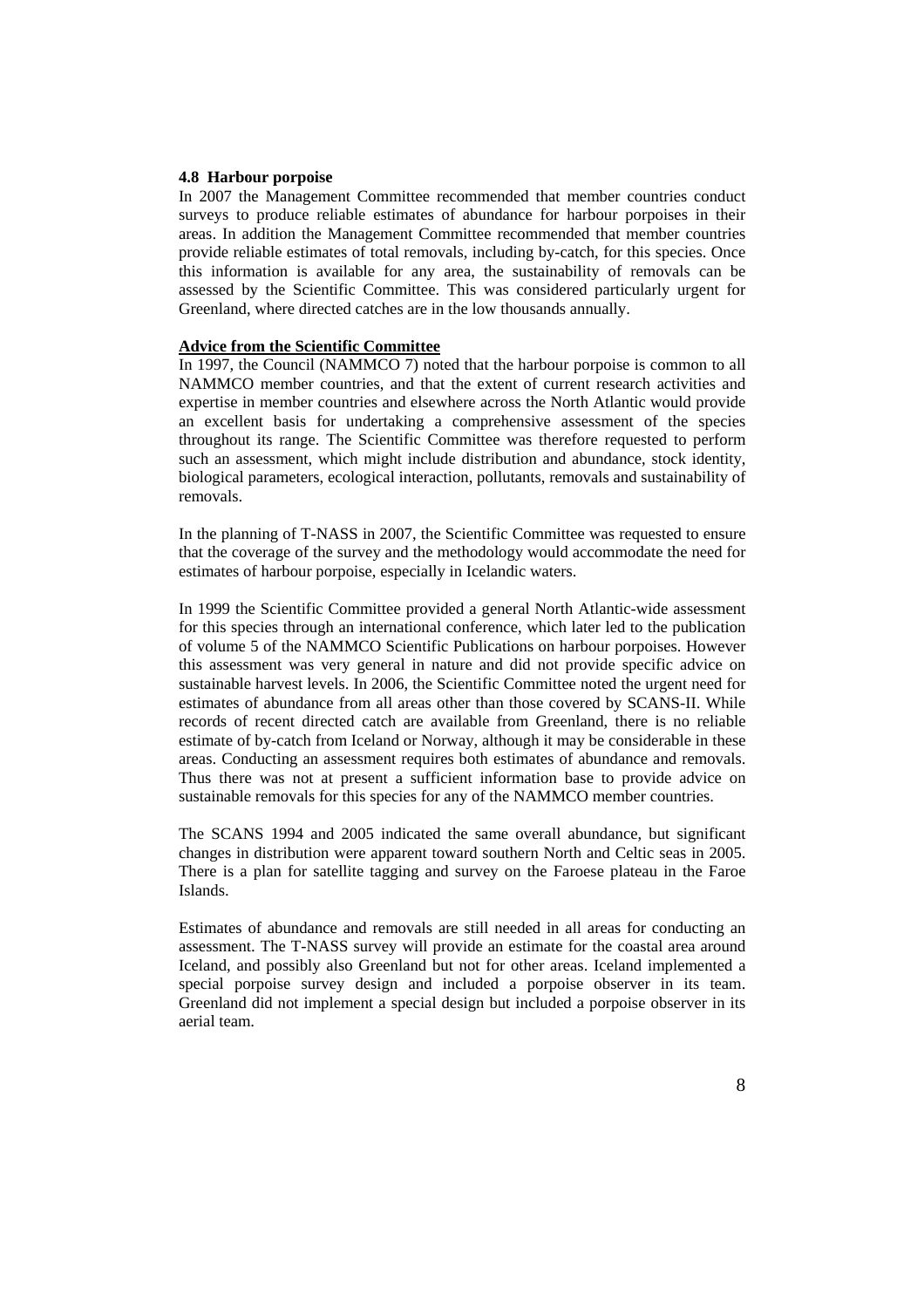### **Recommendations for scientific research**

The Management Committee endorsed the Scientific Committee recommendations that Iceland and Greenland co-ordinate their analyses of the 2007 data with regard to this species, that any survey undertaken in the Faroe Islands should be designed to be compatible with the SCANS surveys, and that there should be adequate monitoring of by-catches in all areas.

Iceland underlined that harbour porpoises were included in the 2007 survey and analyses will be presented to the next Scientific Committee meeting in 2009. This will provide the first reliable abundance estimate in the Icelandic coastal area.

Greenland informed the Management Committee that a new executive government order on small cetaceans is being prepared that will include harbour porpoises, pilot whales and dolphins.

Norway reported that porpoise by-catch data will be available after validation of their by-catch monitoring programme.

### **4.9 White-beaked, white-sided and bottlenose dolphins Advice from the Scientific Committee**

The Scientific Committee has been working under a long-standing request, dating from 2001 and reiterated in 2004 (NAMMCO 10 and 13), to provide an assessment of white-sided, white-beaked and bottlenose dolphins in the North Atlantic, including direct and indirect interactions with fisheries.

Abundance estimates and stock structure information are lacking. Numerous sightings exist only for white-beaked dolphins, and occurred during T-NASS, mainly off Iceland, West Greenland, and Canada. No work has been done in Greenland, and there is little progress in Iceland and the Faroe Islands.

The Faroe Islands reported that there had been no catches in recent years.

The Management Committee noted that scientific information is still insufficient to allow for a full assessment, and reiterated its recommendation that the Scientific Committee should address the standing request as new data becomes available.

#### **4.10 Humpback whales**

#### **Advice from the Scientific Committee**

There has been an ongoing request for a formal assessment following the completion of the T-NASS, as well as for an investigation of the relationship between the humpback whales summering in West Greenland and other areas in order to incorporate this knowledge into estimates of sustainable yields of West Greenland humpback whales.

In addition, the Scientific Committee has been requested to assess the long-term effects of annual removals of 0, 2, 5, 10 and 20 whales off West Greenland.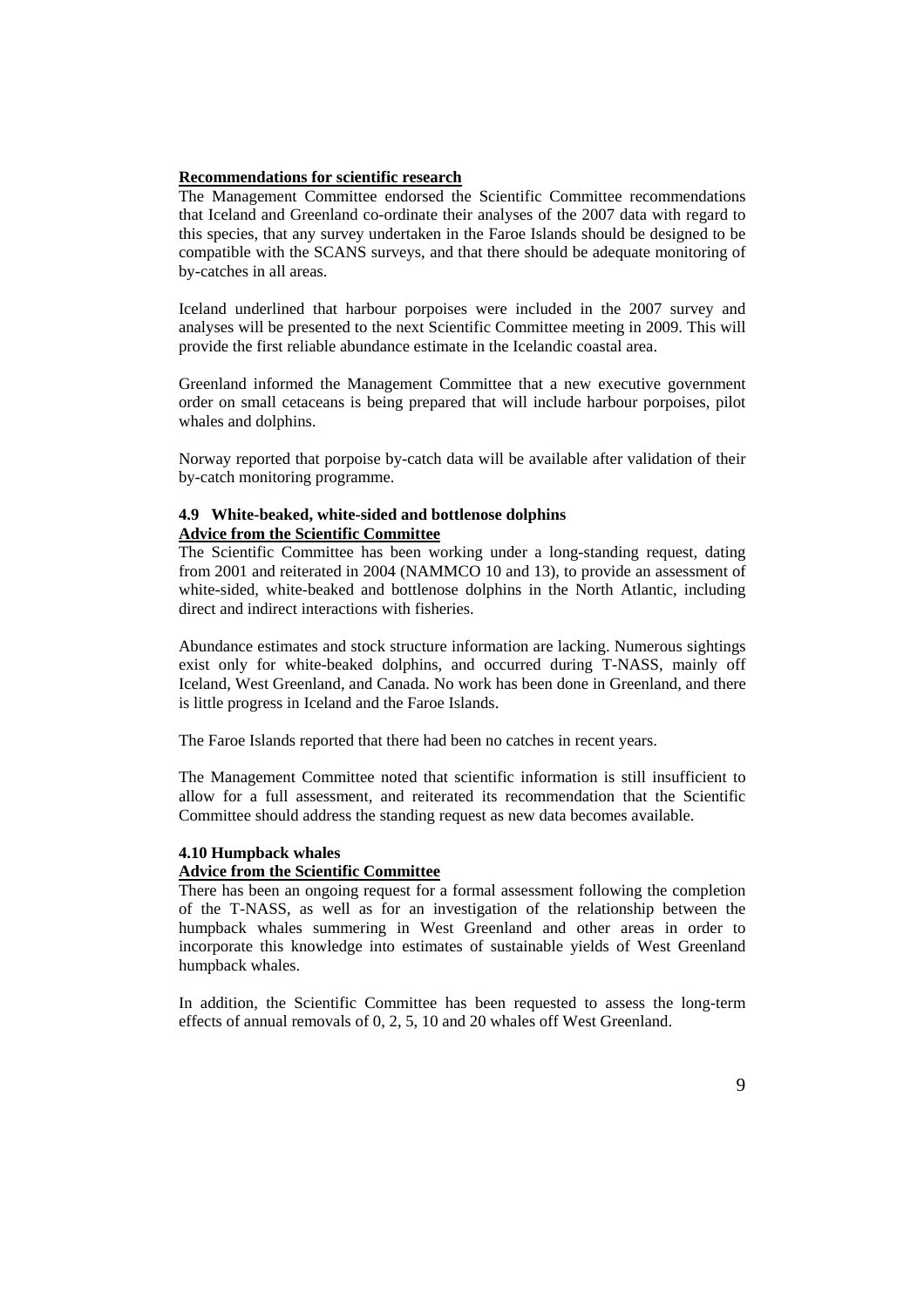The 2007 estimate and older estimates have been reviewed and accepted by the IWC and have been reported to NAMMCO. The 2007 estimate, although not finally endorsed by the NAMMCO Scientific Committee, was higher than the 2005 estimate. A new estimate from T-NASS Iceland-Faroe Islands will be available in March 2009.

In 2006, the Scientific Committee advised that removals, including by-catch, of up to 10 animals per year would not harm the stock in the short or medium term. The advice which was endorsed by the Management Committee, was interim in nature, and should have been revisited once the 2005 estimate was revised and a new estimate was available for 2007. The estimate from 2007, although not final, is higher than the estimate of 2005 on which the advice was based. The Scientific Committee concluded that there was no reason to revise this interim advice until a full assessment is conducted.

### **Requests for advice**

The Management Committee reiterated the previous recommendation that the Scientific Committee be requested to assess the long-term effects of catches of 0, 2, 5, 10, 20 humpback whales off West Greenland and estimate sustainable yields for other stocks, as well as to conduct a formal assessment following the completion of the T-NASS. In addition, the relationship between the humpback whales summering in West Greenland and other areas should be investigated and this knowledge incorporated into the estimate of sustainable yields of West Greenland humpback whales.

The Management Committee endorsed the Scientific Committee's recommendation that the humpback and sei whales be included under the Terms of Reference for the SC Fin Whale Assessment Working Group.

#### **Proposals for conservation and management**

The Management Committee noted that in 2008, the Scientific Committee reconsidered its interim advice from 2006 for West Greenland humpbacks on the basis of the estimate of the survey conducted in 2007, noting that the abundance estimate was higher than that of the 2005 survey, on which the 2006 interim advice was based.

The Management Committee recommended that the total quota of humpbacks in West Greenland in 2009, including by-catches, should not exceed 10 animals.

#### **4.11 Killer whales**

#### **Advice from the Scientific Committee**

The Scientific Committee has a standing request for an assessment of killer whales (NAMMCO 13), including to review knowledge on the abundance, stock structure, migration and feeding ecology of killer whales in the North Atlantic, and to provide advice on research needs to improve this knowledge. Priority should be given to killer whales in the West Greenland – Eastern Canada area.

The SC Working Group to address this request last met in 1995 and concluded that while considerable progress will likely be made in the next few years, available information was still not sufficient to conduct the requested assessment. Since then,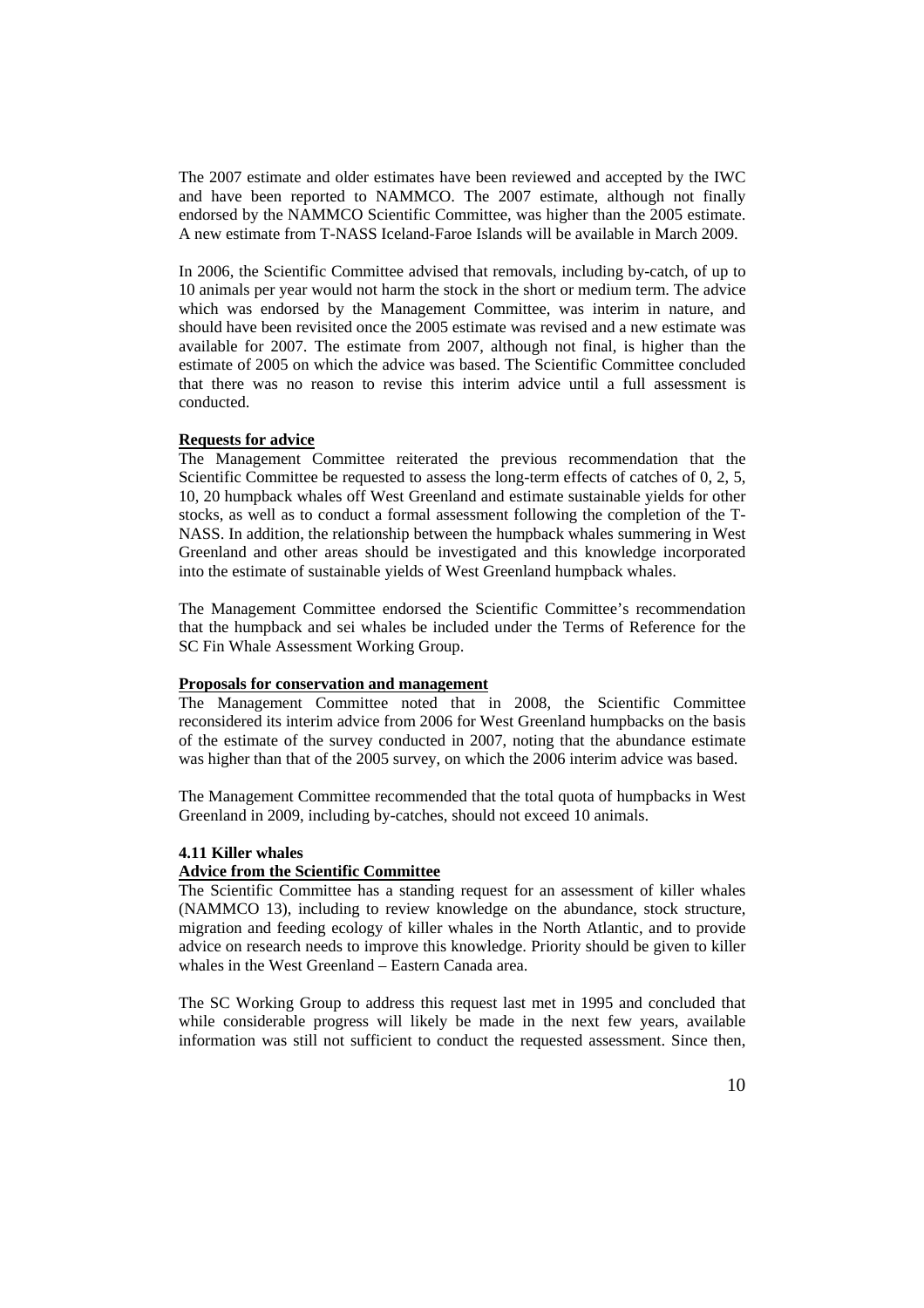there have been changes in distribution in Norway following changing in the winter distribution of herring. A few T-NASS sightings have been reported (Iceland coastal and Norwegian Sea). There are ongoing studies in photo ID and genetics in Iceland, Norway and Scotland. In 2007, the IWC review for assessment concluded there was insufficient data for assessment of this species.

The Management Committee noted that information is still insufficient to allow for a full assessment and reiterated its recommendation that the Scientific Committee should address the standing request as new data becomes available.

## **5. PROCEDURES FOR DECISION-MAKING ON CONSERVATION AND MANAGEMENT MEASURES**

Greenland raised the issue of procedures within NAMMCO for making decisions on conservation and management measures, in particular with regard to the setting and allocating of catch limits for large whales. These questions were in part prompted by Greenland's dissatisfaction with the decision-making process within the IWC, where Greenland's request for a limited "aboriginal subsistence" quota of humpback whales was recently rejected. Greenland therefore urged a discussion on how to develop appropriate processes within NAMMCO for setting quotas, and proposed that the Management Committee examine existing procedures to see if any revisions or updates are necessary.

Other delegations noted that the NAMMCO Agreement was clear with respect to the mandate of Management Committees to make recommendations to their members for conservation and management measures based on the consensus of members present in the respective Committee (NAMMCO Agreement, Article 5).

It was further noted in the discussion that the way in which conservation and management measures are developed in NAMMCO is related to the nature of the utilisation of the stock in question. For example, in 1997 the Management Committee concluded that the catch of pilot whales in the Faroe Islands was sustainable, but did not propose a specific quota, as the nature of the drive hunt of pilot whales in the Faroe Islands does not warrant such a measure and the stock is only subject to direct catches in the Faroe Islands. Over all sustainable catch limits for minke and fin whales in Iceland, and bottlenose whales in the Faroe Islands, based on advice from the Scientific Committee, had also been recommended by the Management Committee in previous years. Whether and how individual member countries choose to base their national management measures on these recommendations is a sovereign decision for the country in question.

Allocation of shared stocks was, however, an issue that had not yet been fully addressed in the NAMMCO context. It was pointed out that in international fisheries cooperation, allocation is commonly negotiated through bilateral or multilateral consultations among the coastal states in whose waters the shared resources are utilised. This could no doubt also serve as a model for NAMMCO, based on total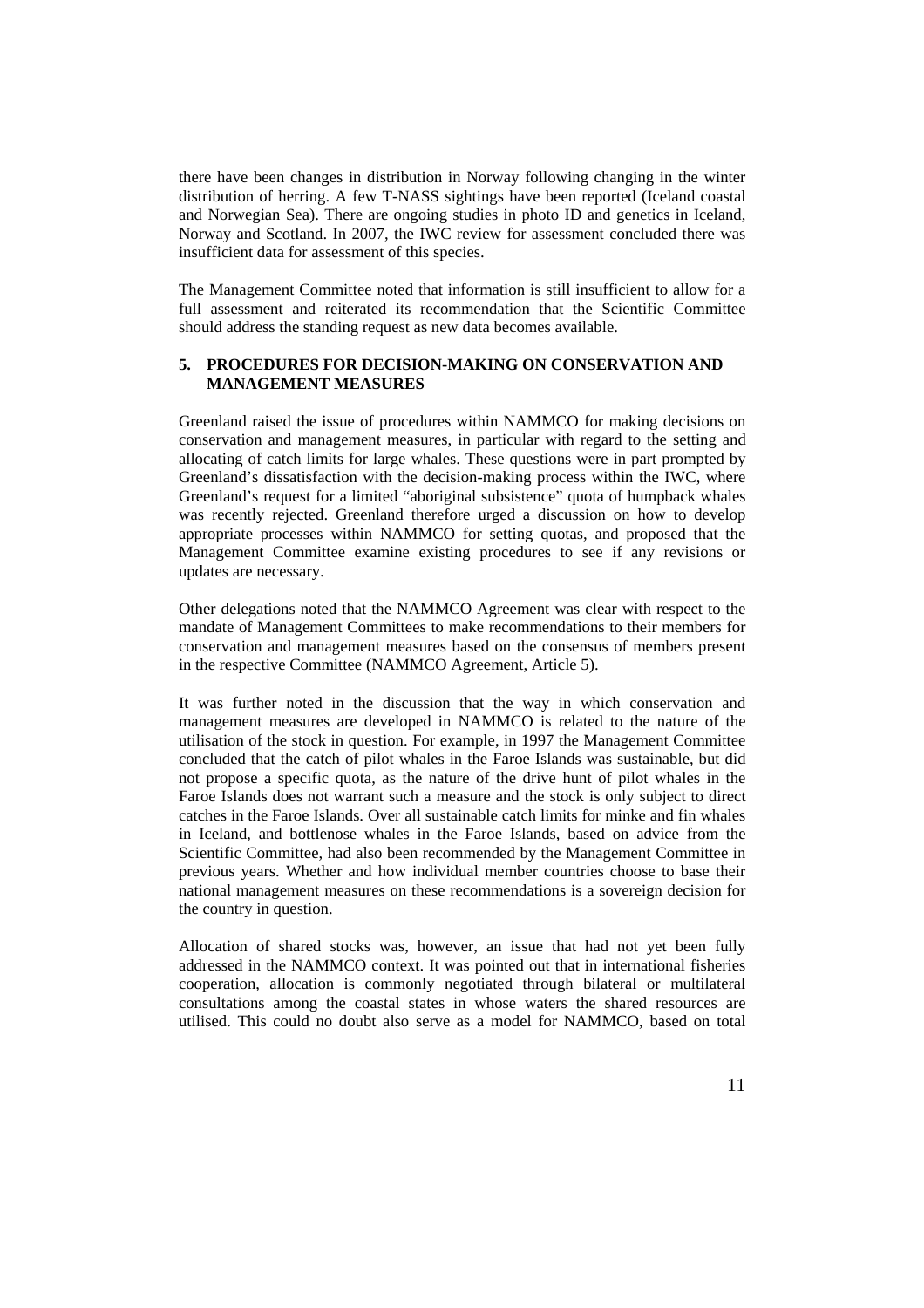sustainable catch limits for specific stocks agreed on by the relevant Management Committee.

In summary it was concluded that there was no need to make changes to the Agreement in order for NAMMCO to recommend total quotas for stocks of large whales or any other marine mammal species.

It was, however, noted that it will take considerable time for the Scientific Committee to complete work requested on methods for producing quota advice for stocks of baleen whales (see below) and that given Greenland's interest in receiving such advice in the short term, NAMMCO might consider further methods for producing interim advice on precautionary quotas, such as that already recommended for humpback whales in West Greenland (see under 4.10). The Scientific Committee Chair noted that guidelines on the duration of assessment validity and frequency of updated abundance estimates would also be required.

#### **Requests for advice**

The Management Committee recommended that the Scientific Committee be requested to study general models for conservation and management of baleen whales, inter alia based on Norwegian studies presented to the Scientific Committee of the IWC.

## **6. RELATED MANAGEMENT ISSUES**

# **6.1 Role of marine mammals in the marine ecosystem**

Incorporating:

- Marine mammal fisheries interactions
- Economic aspects of marine mammal fisheries interactions
- Multi-species approaches to management

### **Advice from the Scientific Committee**

There is an ongoing request to the Scientific Committee to monitor progress made in multi-species modelling and in the collection of input data and to decide when enough progress has been made to warrant further efforts in this area. In addition, the Scientific Committee has been requested to review the results of the Icelandic programme on the feeding ecology of minke whales and multi-species modelling as soon as these become available.

The Scientific Committee has organised a number of Working Groups and Workshops over the years to address these standing requests (1999, 2000, 2001 and 2002), although the development of ecosystem modelling has taken considerable time and still requires much further work. There were new developments in ecosystem modelling in Japan and Norway. In July 2007 FAO organised a Workshop on Ecosystem Approach to Fisheries, and a forthcoming NAFO-ICES-NAMMCO sponsored Symposium, "The Role of Marine Mammals in the Ecosystem in the 21th century", 29 September – 1 October 2008 was expected to provide an overview of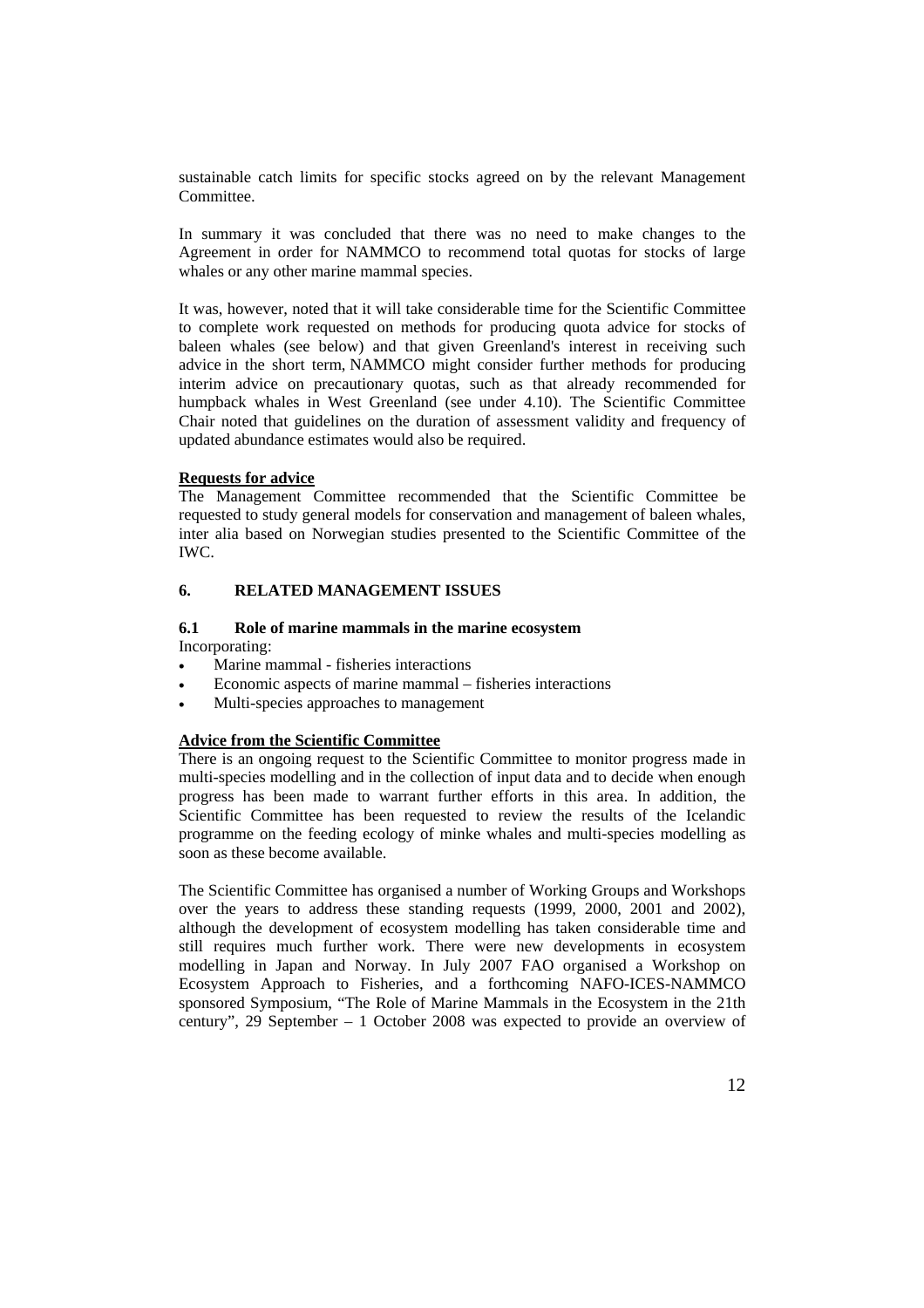latest knowledge and research findings. Results from the Icelandic programme on the feeding ecology of minke whales were also expected in the near future.

The Management Committee encouraged countries and institutes undertaking such studies to continue this important work.

Greenland stressed the importance of ecosystem-based management (EBM), noting that many changes recently observed of occurrence of marine mammal and fish stocks. It is therefore very important for effective management to have a better understanding of the relationship between predators and prey and their role in the ecosystem. The Faroe Islands agreed with Greenland's comments, and noted that there was a need for stronger scientific collaboration between fisheries and marine mammal scientists.

### **Requests for advice**

The Management Committee agreed to recommend that, in addressing the standing requests on ecosystem modeling and marine mammal fisheries interaction, the Scientific Committee should extend the focus to include all areas under NAMMCO jurisdiction. In the light of the distributional shifts seen under T-NASS 2007, the Scientific Committee should investigate dynamic changes in spatial distribution due to ecosystem changes and functional responses.

#### **6.2 By-catch data and monitoring**

## **Advice from the Scientific Committee**

The Scientific Committee reported that by-catch of marine mammals likely constitutes an appreciable proportion of total removals of coastal seals, porpoises and dolphins in all areas, although there is no estimate of total by-catch (nor abundance) for many species and stocks. There has been no progress for monitoring by-catch in the Faroes, Iceland and Greenland, but by-catches are also reported as direct catch, although not systematically. In 2006, Norway implemented a by-catch monitoring system, based on reporting by selected vessels, which is presently being evaluated.

The Management Committee noted the recommendation of the Scientific Committee to organise a workshop to review the use and applicability of by-catch monitoring systems in use in different organizations, including the Norwegian monitoring system as well as to seek contact with other organizations dealing with by-catch monitoring to initiate. It was also recommended that Iceland proceeds in implementing a monitoring programme for its fleet.

The Management Committee agreed that there was need for further guidance from the Council in relation to the priority of requests and the workload of the Scientific Committee, before it could endorse the recommendation for a review of by-catch systems.

Greenland informed the Committee that by-catches of large whales and beluga and narwhals are reported. For harbour porpoises it is less certain whether the by-catches are reported as catches because the reporting of by-catch is not obligatory for this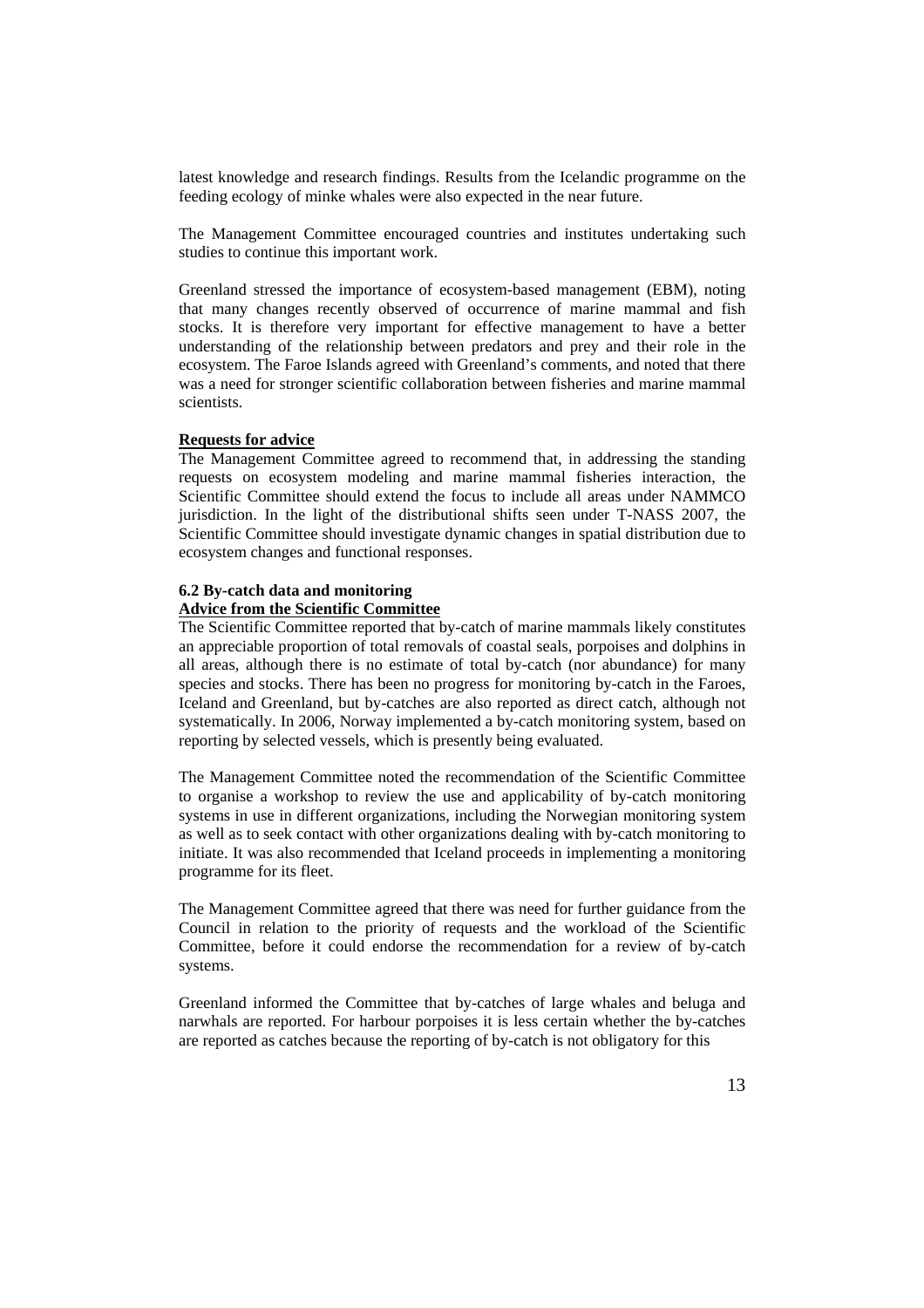species. However, this will be dealt with in the new executive government order.

## **6.3 User Knowledge in Management Decision-making**

The Management Committee agreed that the issue of user knowledge in management decision-making, while also being a general item on the Council agenda, should be included on future agendas of the Committee to allow for the presentation of relevant new information from member countries and discussion in relation to the management of specific species and stocks.

## **7. ELECTION OF OFFICERS**

Ásta Einarsdottir, Iceland was elected as Chair of the Committee. Ulla S. Wang, Faroe Islands, was elected as Vice-Chair of the Committee.

Thanks were extended to the outgoing Chair, Halvard Johansen, for his able and consistent chairing of this Committee, and its predecessor, the General Management Committee, for the past 4 years.

## **8. ANY OTHER BUSINESS**

Norway made an intervention on trade issues noting that cooperation through NAMMCO is based on the principle of sustainable utilisation. Economic considerations and the generation of revenues through trade in marine mammal products are an essential part of this principle. However, trade has been disrupted because of anti-whaling and anti-sealing lobbies and politically motivated trade bans, such as in relation to seal products in the EU. NAMMCO has a role to play in this situation, and member countries should continue to work actively together, as well as to be consistent in their own trade policies. The statement by Norway is contained in Appendix 3. The ICC also submitted a statement on its position regarding whaling and the IWC, which is placed in Appendix 4.

Delegations agreed that there is no valid conservation or management distinction between different types of sustainable whaling and sealing and there should be no artificial restrictions in terms of what can or cannot be traded. International trade in marine resources, including marine mammals is vital to the economies of all NAMMCO member countries.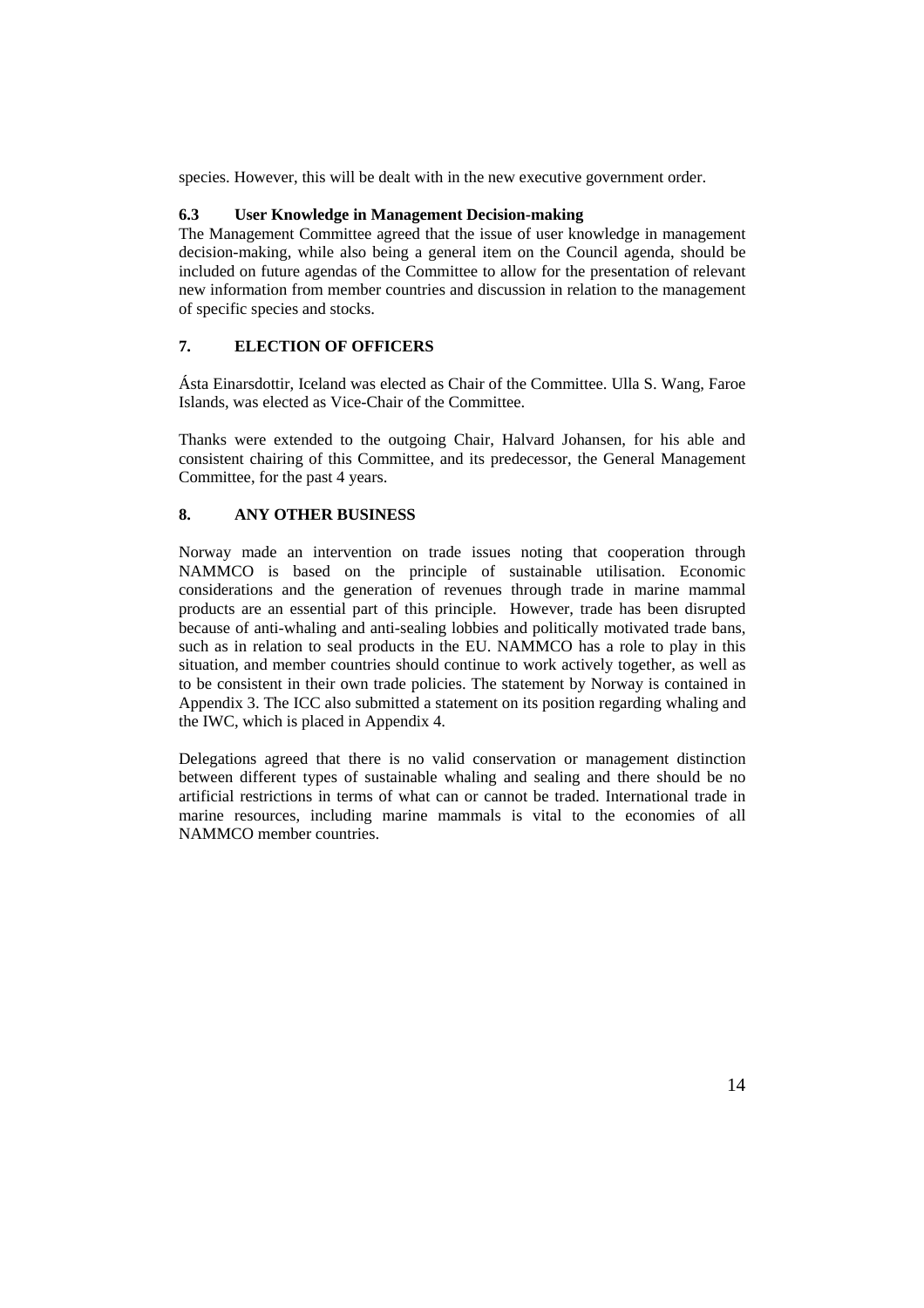### **AGENDA**

- 1. Chairman's opening remarks
- 2. Adoption of agenda
- 3. Appointment of rapporteur
- 4. Conservation and Management measures for Whale stocks 4.1 Beluga

West Greenland

- Status of past proposals
- Requests by Council for advice from the Scientific Committee
- Responses by the Scientific Committee
- New proposals and recommendations for scientific research
- Proposals for conservation and management

4.2 Narwhal

West Greenland

- Status of past proposals
- Requests by Council for advice from the Scientific Committee
- Responses by the Scientific Committee
- New proposals and recommendations for scientific research
- Proposals for conservation and management

4.3 Fin whales

East-Greenland –Iceland stock

Faroe Islands

- Status of past proposals
- Requests by Council for advice from the Scientific Committee
- Responses by the Scientific Committee
- New proposals and recommendations for scientific research
- Proposals for conservation and management
- 4.4 Minke whales

Central North Atlantic

West Greenland

- Status of past proposals
- Requests by Council for advice from the Scientific Committee
- Responses by the Scientific Committee
- New proposals and recommendations for scientific research
- Proposals for conservation and management

4.5 Sei whales

- Status of past proposals
- Requests by Council for advice from the Scientific Committee
- Responses by the Scientific Committee
- New proposals and recommendations for scientific research
- Proposals for conservation and management

4.6 Northern bottlenose whales

- Status of past proposals
- Requests by Council for advice from the Scientific Committee
- Responses by the Scientific Committee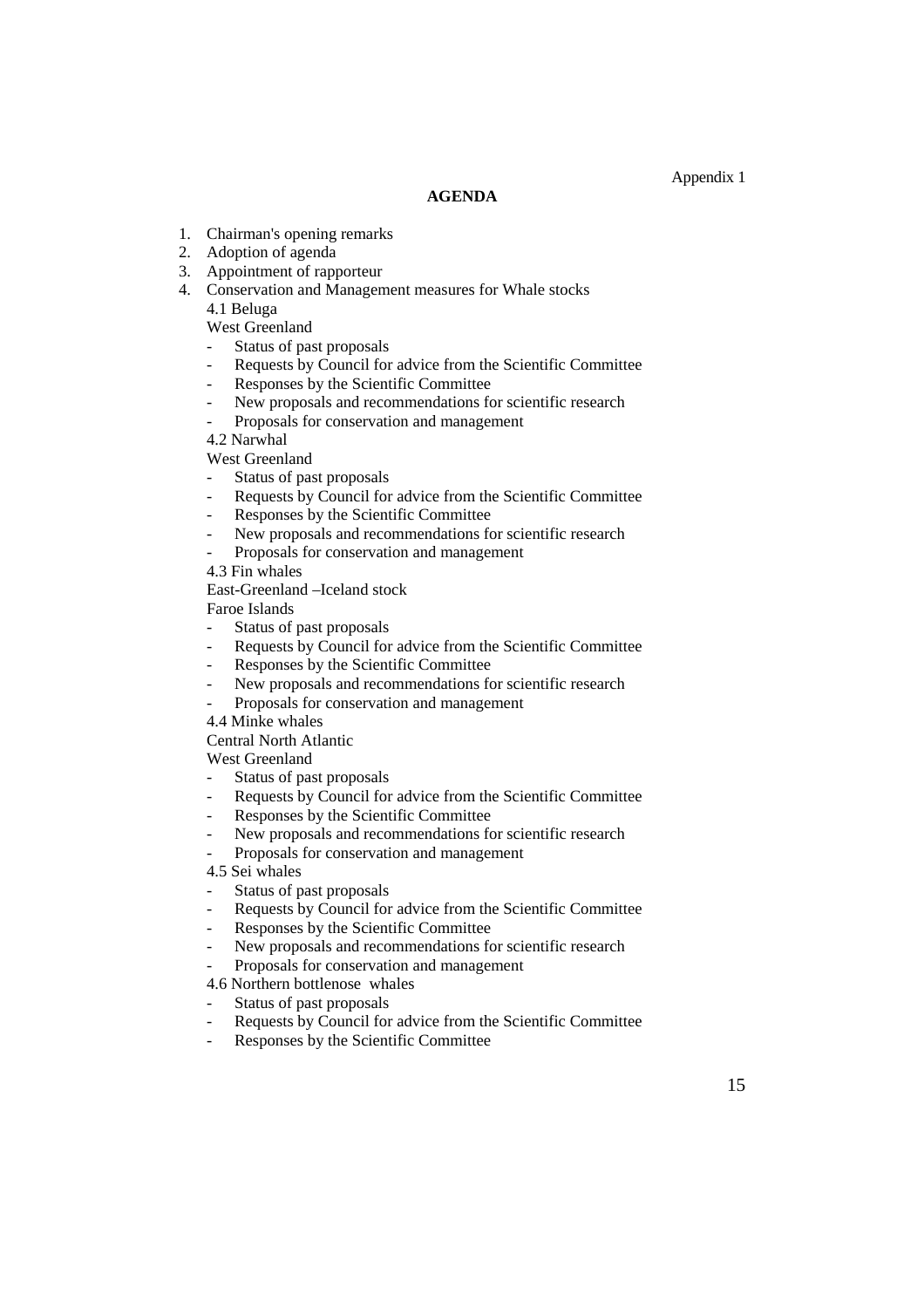- New proposals and recommendations for scientific research
- Proposals for conservation and management
- 4.7 Long-finned pilot whales
- Status of past proposals
- Requests by Council for advice from the Scientific Committee
- Responses by the Scientific Committee
- New proposals and recommendations for scientific research
- Proposals for conservation and management
- 4.8 Harbour porpoise
- Status of past proposals
- Requests by Council for advice from the Scientific Committee
- Responses by the Scientific Committee
- New proposals and recommendations for scientific research
- Proposals for conservation and management
- 4.9 White-beaked, white-sided and bottlenose dolphins
- Status of past proposals
- Requests by Council for advice from the Scientific Committee
- Responses by the Scientific Committee
- New proposals and recommendations for scientific research
- Proposals for conservation and management
- 4.10 Humpback whales

Greenland

- Status of past proposals
- Requests by Council for advice from the Scientific Committee
- Responses by the Scientific Committee
- New proposals and recommendations for scientific research
- Proposals for conservation and management
- 4.11 Killer whales
- Status of past proposals
- Requests by Council for advice from the Scientific Committee
- Responses by the Scientific Committee
- New proposals and recommendations for scientific research
- Proposals for conservation and management
- 5. Procedures for decision-making on conservation and management measures
- 6. Related management issues
	- 6.1 Role of marine mammals in the marine ecosystem
	- 6.2 By-catch data and monitoring
	- 6.3 User Knowledge in Management Decision-making
- 7. Election of officers
- 8. Any other business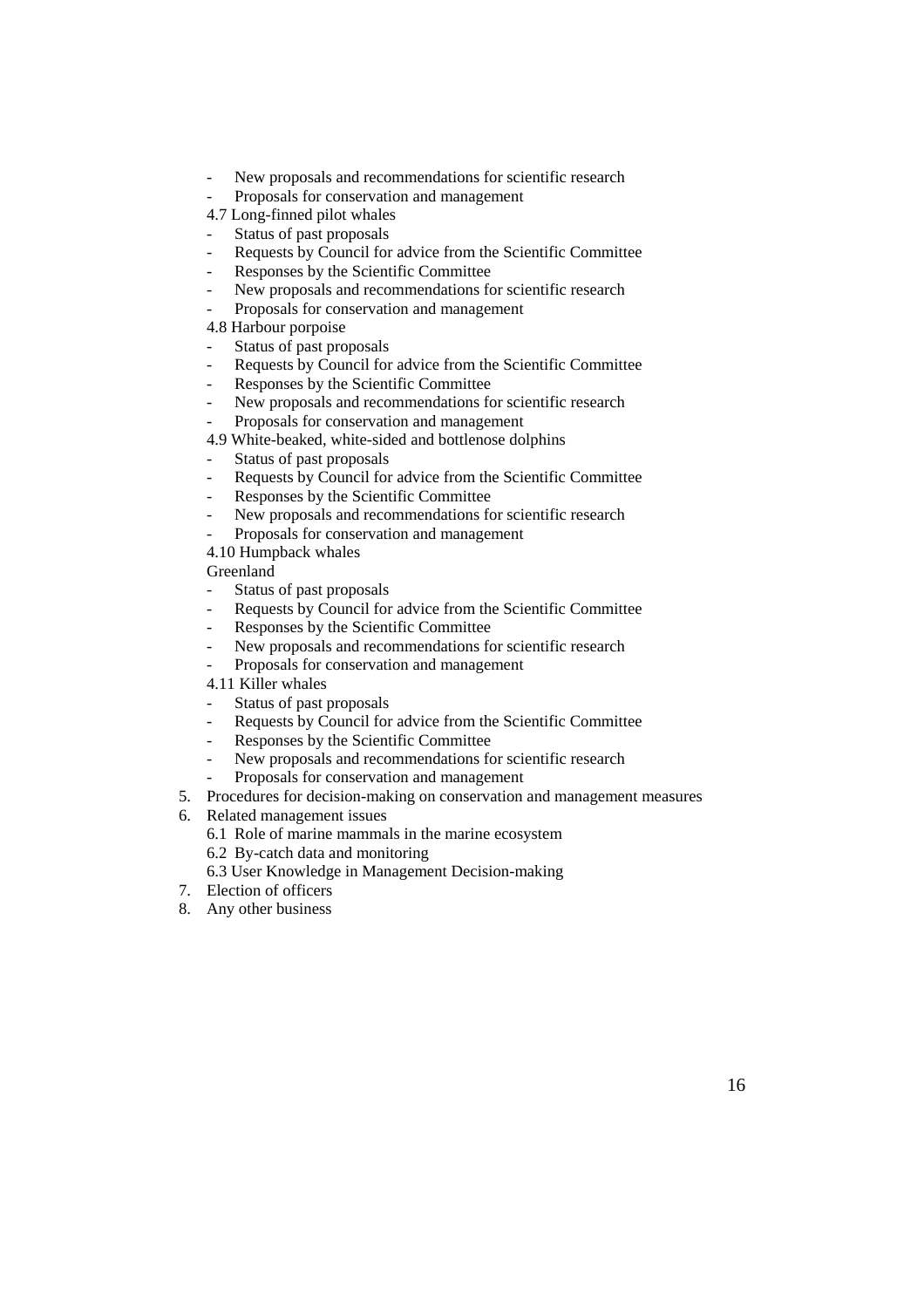Appendix 2

## **List of Documents**

| NAMMCO/17/CMC/1                   | Agenda                                                                                                             |  |  |
|-----------------------------------|--------------------------------------------------------------------------------------------------------------------|--|--|
| NAMMCO/17/CMC/2                   | <b>List of Documents</b>                                                                                           |  |  |
| NAMMCO/17/MC/3                    | Status of past proposals for conservation<br>and<br>management                                                     |  |  |
| NAMMCO/17/MC/4                    | Summary of requests by NAMMCO Council to the<br>Scientific Committee, and responses by the Scientific<br>Committee |  |  |
| <b>National Progress Reports:</b> |                                                                                                                    |  |  |
| NAMMCO/17/NPR-F                   | National Progress Report – Faroe Islands                                                                           |  |  |
| NAMMCO/17/NPR-G                   | National Progress Report – Greenland                                                                               |  |  |
| NAMMCO/17/NPR-I                   | National Progress Report – Iceland                                                                                 |  |  |
| NAMMCO/17/NPR-N                   | National Progress Report – Norway                                                                                  |  |  |
| NAMMCO/17/NPR-C                   | National Progress Report – Canada                                                                                  |  |  |

| NAMMCO/17/NPR-R      | National Progress Report – Russian Federation                     |
|----------------------|-------------------------------------------------------------------|
| NAMMCO/17/5          | Report of the Fifteenth NAMMCO Scientific<br>Committee            |
| NAMMCO/17/5 Addendum | Report of the NAMMCO Working Group on Pilot<br>Whales, July 2008. |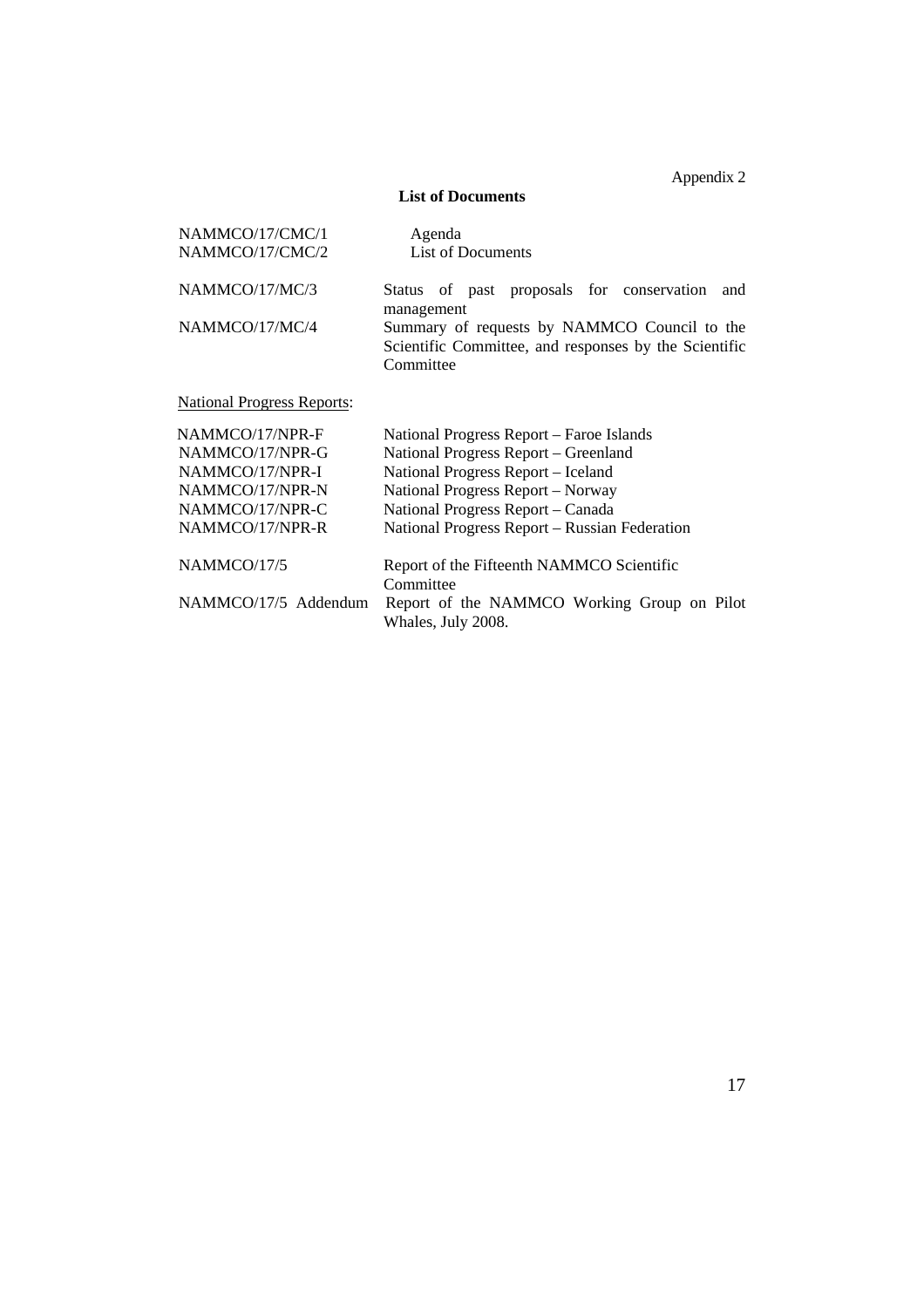Appendix 3

### **NAMMCO – TRADE ISSUES STATEMENT BY ODD GUNNAR SKAGESTAD ON BEHALF OF THE NORWEGIAN DELEGATION**

NAMMCO was founded on the principle of *sustainable use* of renewable natural resources: not only in the biological or ecological sense. The harvesting of marine living resources should also be *economically sustainable.* The industry should be viable and contribute to positive value creation. This means that *trade*, including international trade in whale products and seal products – as with regard to the products of other legitimate industries – should be allowed and encouraged.

That is, at least *in principle.* In reality there are certain unfortunate facts that we have to take into account.

In the International Whaling Commission (IWC) there is a tendency to distinguish between *viz.* "commercial" and so-called "aboriginal subsistence" whaling. The 1946 International Convention on the Regulation of Whaling does not recognize such a distinction – apart from its provisions (Article VIII) concerning scientific permits, the Conventions recognizes only one kind of whaling – the sustainable kind. Nevertheless in the IWC "Commercial" whaling is condemned as a sinful activity, while "subsistence" whaling is seen as somewhat more acceptable. The point of this distinction is that no commercialism i.e. no *trade* is supposed to be involved. One may of course *pretend* that it makes a difference in the moral sense if the hunter kills the animal and consumes it on the spot instead of trading the products with other people, but this is hypocritical and absurd. Such a distinction is artificial and dangerous, and should not be accepted. In my view, such a distinction between commercial and aboriginal subsistence whaling is simply wrong. In both cases we deal with human beings legitimately making a living from utilizing natural resources. What counts is whether we deal with sustainable harvesting of nature's surplus or unsustainable exploitation of these resources.

Thus, *trade* is a legitimate and indeed necessary component of the sustainable use of whale resources. So, what is the problem?

The problem is that international trade has been disrupted and virtually destroyed for political reasons, as a result of the destructive activities of well-organized and articulate interest-groups – so-called environmentalists and "animal-rights" fanatics who have succeeded in creating an unholy alliance between the anti-whaling majority of the IWC and the anti-trade forces that dominate the Convention on International Trade in Endangered Species of Wild Fauna and Flora – CITES.

I do not think I need to say more with regard to the situation concerning international trade in whale products – this sad history is well known to everybody present here. But we also know that the attacks on trade in products from marine mammals are not confined to the trade in whale products. Powerful forces are also out to destroy the sealing industry. We are especially concerned at the developments in the European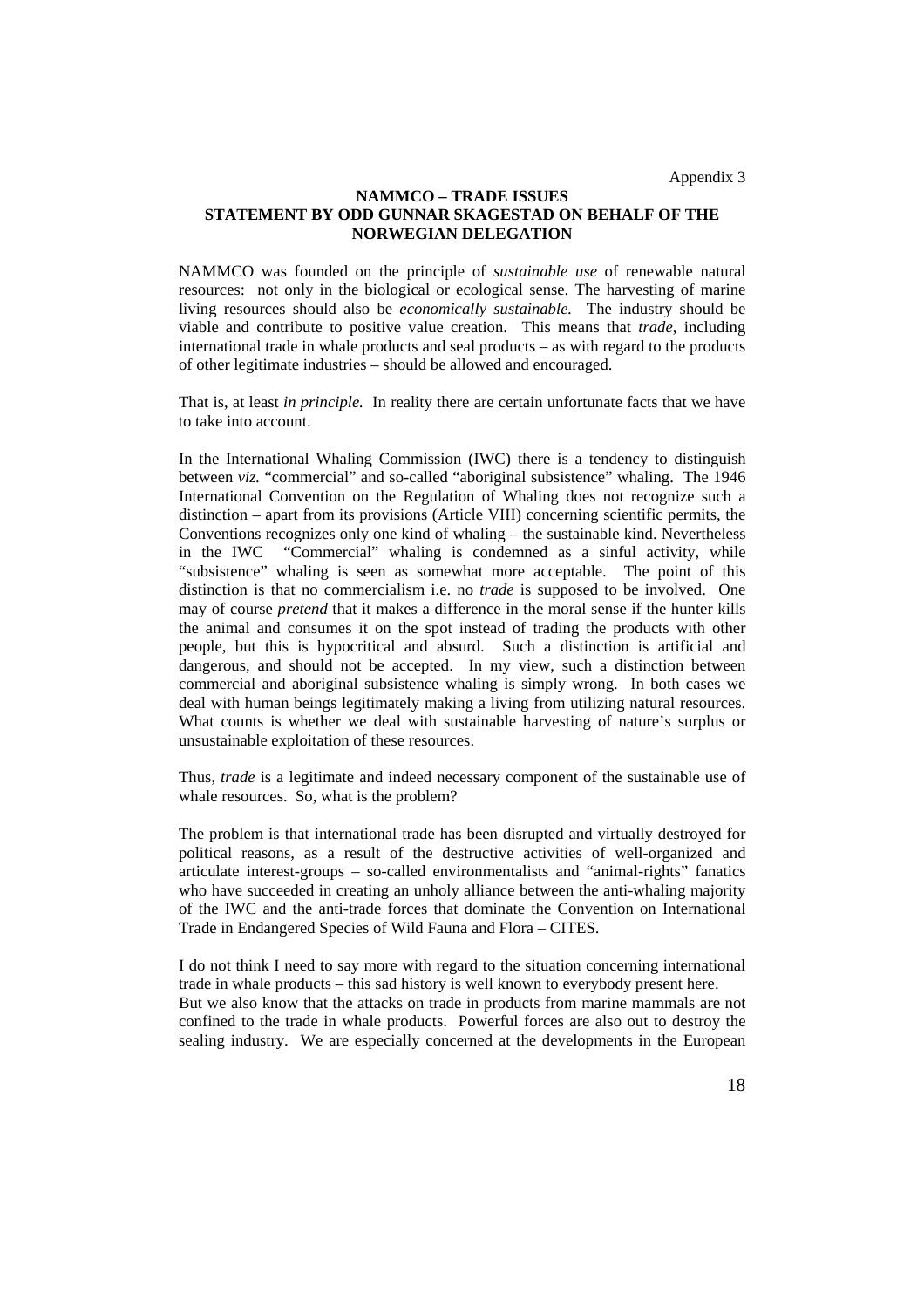Union – the EU. The EU Commission has recently submitted a proposal to ban all trade in seal products – with two exceptions: (1) Products from Inuit seal hunts; and (2) Products where it can be ascertained that the hunt is conducted in a way that fulfils very strict and comprehensive condition *i.e.* to ensure that humane killing methods are applied, with a minimum of suffering on the part of the animal.

How these requirements are going to be implemented or practiced, we do not yet know. Obviously, we all agree that humane hunting method should be use. But we maintain that the proposed ban is in clear violation of international trade agreements, such as the GATT and WTO regulations. And there is no doubt that the ultimate aim of the trade ban is to destroy the sealing industry completely by destroying the trade. Why do I say all these things which are well known to us all?

I think it is important to underline these problems because NAMMCO *has a role to play.*

NAMMCO should be in the forefront of opposing any moves to introduce further restrictions on international trade in marine mammal products. We should do this as a body and as individual member countries. We should follow a clear and consistent policy in this regard wherever and whenever we encounter this problem – in global and international for a (such as the IWC and the CITES) as well as in regional fora, in our dealings with regional bodies such as the EU, and in our dealings with individual countries.

But in order to be credible, we cannot restrict ourselves to criticizing the behavior of others. If we are serious in demanding of others that they allow free and unrestricted trade in whale and seal products, we must be equally consistent in our own practices. We cannot afford to apply double standards.

So, in conclusion, I would like to remind all and every one of us to take a hard look on our own policies, and do our utmost to promote international trade in whale and seal products, bearing in mind that such trade is vitally important for the whaling and sealing industries to survive in the modern world.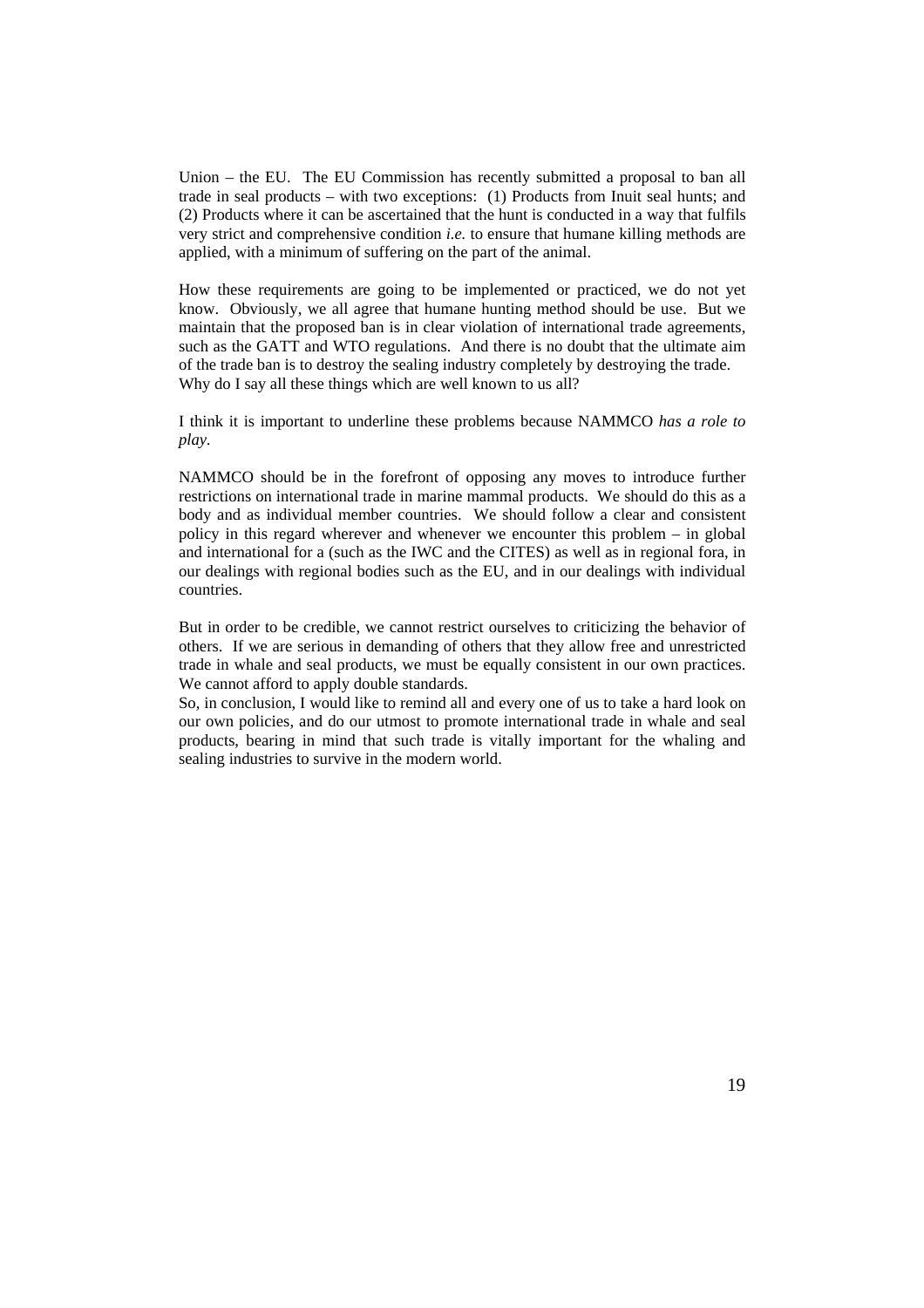### Appendix 4 **STATEMENT BY AQQALUK LYNGE, PRESIDENT OF ICC-GREENLAND**

- The existing management regimes in the world, in regards to hunting wildlife. especially IWC, base their quota in aboriginal and non-aboriginal whaling.
- Aboriginal subsistence hunting is based on the assumption that there is no commercial connection with the distribution of the catch.
- From the Greenlandic experience that distinction is too narrow, since our distribution system is more like the other North Atlantic coastal communities than those of Inuit in Canada and especially Alaska, who still practice their traditional subsistence "economy".
- ICC fully support the desire of the Greenlandic Government for a new management regime replacing IWC. The idea of NAMMCO taking over the management is also interesting to elaborate on.
- The world opinion on whaling and the sealing is however based on symbolic values more than the issues. To say it clearly, the animal rights movements care about the symbolic values and certainly not the Indigenous Peoples Rights. Through the IWC they have effectively divided whaling into commercial and subsistence whaling and certainly not sustainable use of renewable resources.
- There is an exemption clause about whaling in the IWC, the Aboriginal Subsistence Whaling and the same clause can be found in the US Marine Mammal Protection Act.
- There is a tendency in the international fora to accept the notion that only the indigenous peoples will have hunting rights as opposed to commercial hunting.
- This means for many indigenous peoples that subsistence rights and commercial hunting activities are two different issues.
- For ICC and indigenous peoples' organizations in the world it is important that governments, scientists and management organizations recognize the importance of indigenous knowledge in those issues, whether IWC continue to manage whaling or another international forum is taking over.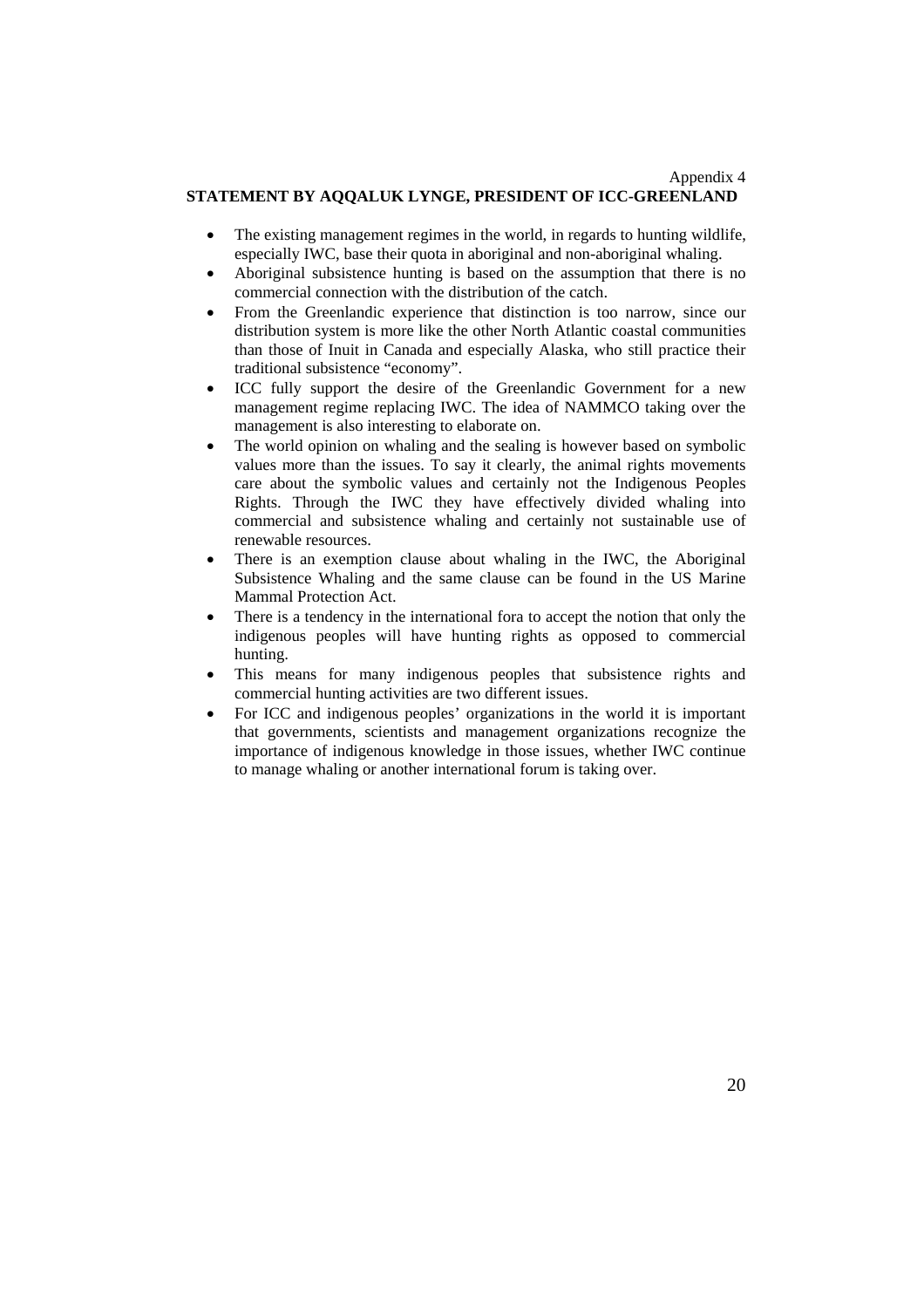### **Narwhal and Beluga**

### **Greenland**

The Scientific Committee **urged** Greenland to submit fully corrected estimates derived from the March 2006, August 2007 and 2008 surveys to the next meeting of the joint NAMMCO / JCNB WG.

#### **Norway**

Norway has for several years tried to get funding for a joint Norwegian-Russian genetics and satellite tracking study of belugas without any success. The Scientific Committee highly **recommended** that this project be funded.

## **Fin whale**

#### **All countries**

The Scientific Committee **recommended** that recent indications of changes in distribution (i.e. spatial dynamics) related to environmental changes be taken into account when designing future surveys.

## **Faroes**

The Scientific Committee noted that here had been no progress since the 2006 fin whale Working Group meeting in genetic analyses of the Faroese fin whale biopsy samples taken in 2000-2001. In the light of previous indications that Faroese fin whales may be very different from other N. Atlantic fin whales, the Scientific Committee **urged** rapid completion of the genetic analysis of these samples using techniques compatible with those used currently on Icelandic samples.

#### **Iceland**

The Scientific Committee welcomed the new T-NASS estimate, that it considered still as "preliminary". It **recommended** that the revision and analysis identified be carried out as soon as possible.

## **NAMMCO Secretariat**

The Scientific Committee **requested** the Secretariat to find out the outcome of the meeting of the IUCN special group meeting regarding fin whales and their status.

#### **Minke whale**

#### **All Countries**

The Scientific Committee **recommended** that a spatial analysis of both the historical and present survey data, including the Norwegian data, be initiated to check whether the missing whales could be predicted to be in the areas not covered by the T-NASS survey.

## **Greenland, Iceland and NAMMCO Secretariat**

The Scientific Committee also **recommended** that the analysis of all the minke whale data from the Greenlandic (aerial and shipboard), T-NASS Extension and Icelandic (shipboard) surveys be analysed as soon as possible.

## **Iceland and Norway**

The Scientific Committee **recommended** that body condition indices in the Barents Sea and Iceland be published when available.

#### **NAMMCO Secretariat**

The Scientific Committee **recommended** that sighting rate for the T-NASS Extension survey in the Norwegian Sea be calculated and used for comparison with the other T-NASS areas and previous estimates in this area.

#### **Sei whale**

### **All countries**

The Scientific Committee **recommended** that T-NASS sei whale data be combined with CODA sei whale data for analysis.

The Scientific Committee **recommended** making all sei whale survey data available to the fin whale assessment group.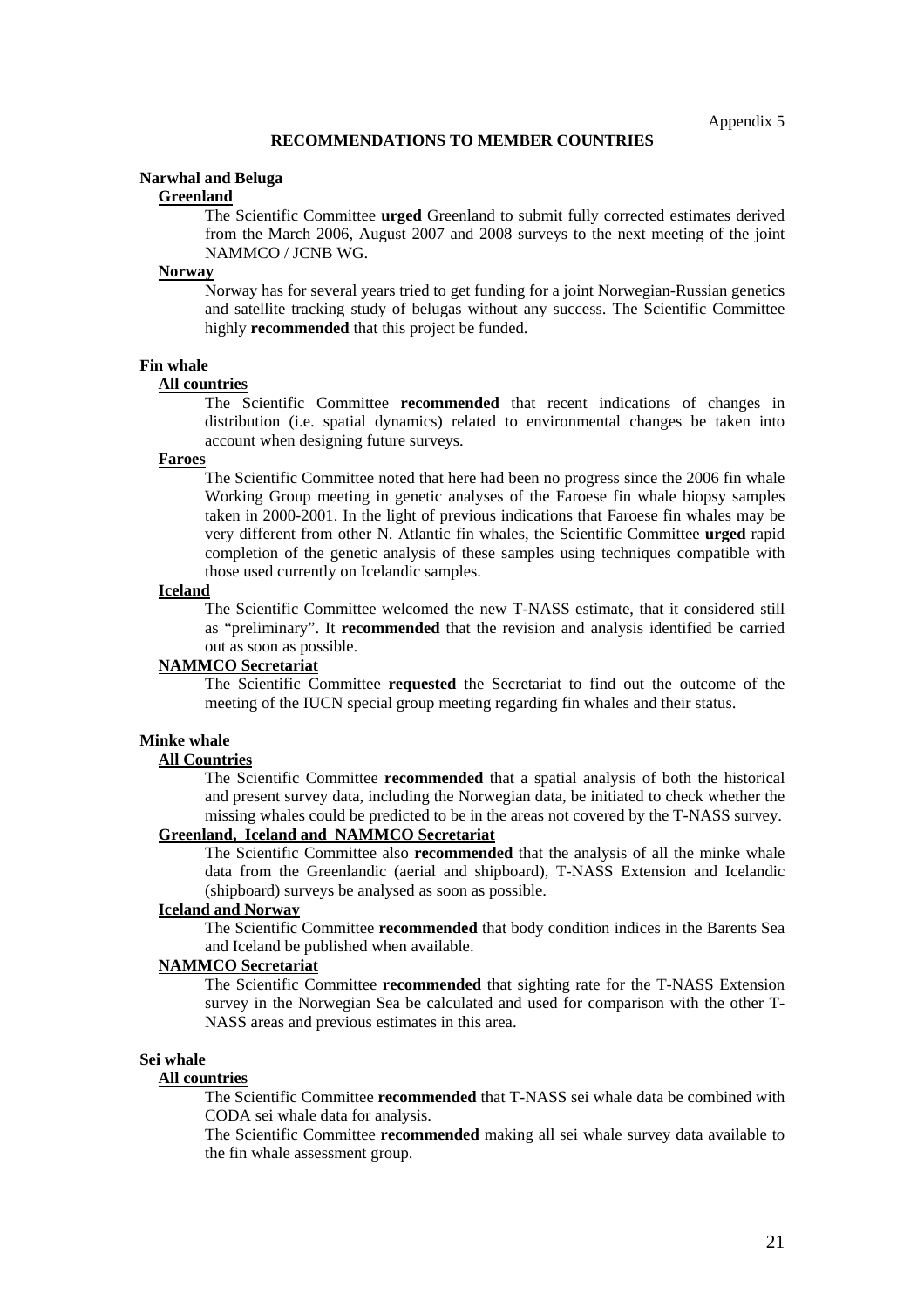## **Bottlenose whale**

## **Faroes and Iceland**

The Scientific Committee **strongly recommended** that the Faroese and Icelandic data on bottlenose whale feeding be made available as soon as possible.

## **Long-finned Pilot whales**

## **Faroes**

The Scientific Committee **recommended** that data from both aerial and shipboard surveys should be included in the analysis for pilot whales after being grouped and validated. The Faroes should take the lead for this analysis.

The Scientific Committee **recommended** that calculation of new abundance estimates using T-NASS and CODA data be prioritized.

The Scientific Committee **recommended** that work that could be started immediately before a final programme be detailed and approved, be initiated:

- Calculation of indices of abundances from previous NASS surveys 1987 and 1989, 1995 and 2001, as well as 2007.
- Full documentation and statistical analysis of historic and present catch series including length / *skinn* composition and sex ratio of pods. This should be undertaken as a priority

The Scientific Committee **recommended** that all survey plans, assessments, data analyses of catch and biological studies be routinely presented to the NAMMCO Scientific Committee for evaluation.

#### **Harbour porpoise**

## **All countries**

With regards to conducting an assessment (NAMMCO 7), estimates of abundance and removals **are still needed** in all areas. The T-NASS survey will provide an estimate for the coastal area around Iceland, and maybe Greenland but will not do so for other areas.

## **Faroes**

The Scientific Committee **recommended** that the planned survey for harbour porpoise be designed to be compatible with SCANS II and other harbour porpoise surveys. The Scientific Committee **suggested** that a double platform setup similar to the SNESSA survey also be used. There were also suggestions to investigate the possibility to employ an aerial survey.

## **Greenland and Iceland**

The Scientific Committee **recommended** that Greenland and Iceland coordinate the analysis of harbour porpoise data from the T-NASS surveys.

#### **White-beaked, white-sided and bottlenose dolphins Greenland and Norway**

The Scientific Committee **recommended** that white-beaked dolphin data from the Greenlandic aerial survey and the Norwegian shipboard survey be analysed.

## **Iceland**

The Scientific Committee **recommended** that white-sided dolphin data from T-NASS be analysed.

#### **Humpback whale**

### **All countries**

The Scientific Committee **recommended** that biopsies and photo-ID data from all the areas be analyzed before the initiation of a new assessment.

Scientific Committee also **recommended** that abundance estimates for humpback whale from all surveys (2007 and older) be made available to the fin whale assessment group.

#### **Killer whale**

#### **All countries**

The Scientific Committee **recommended** that pictures taken during the T-NASS survey be made available for a cooperative study involving photo-ID and genetics, and initiated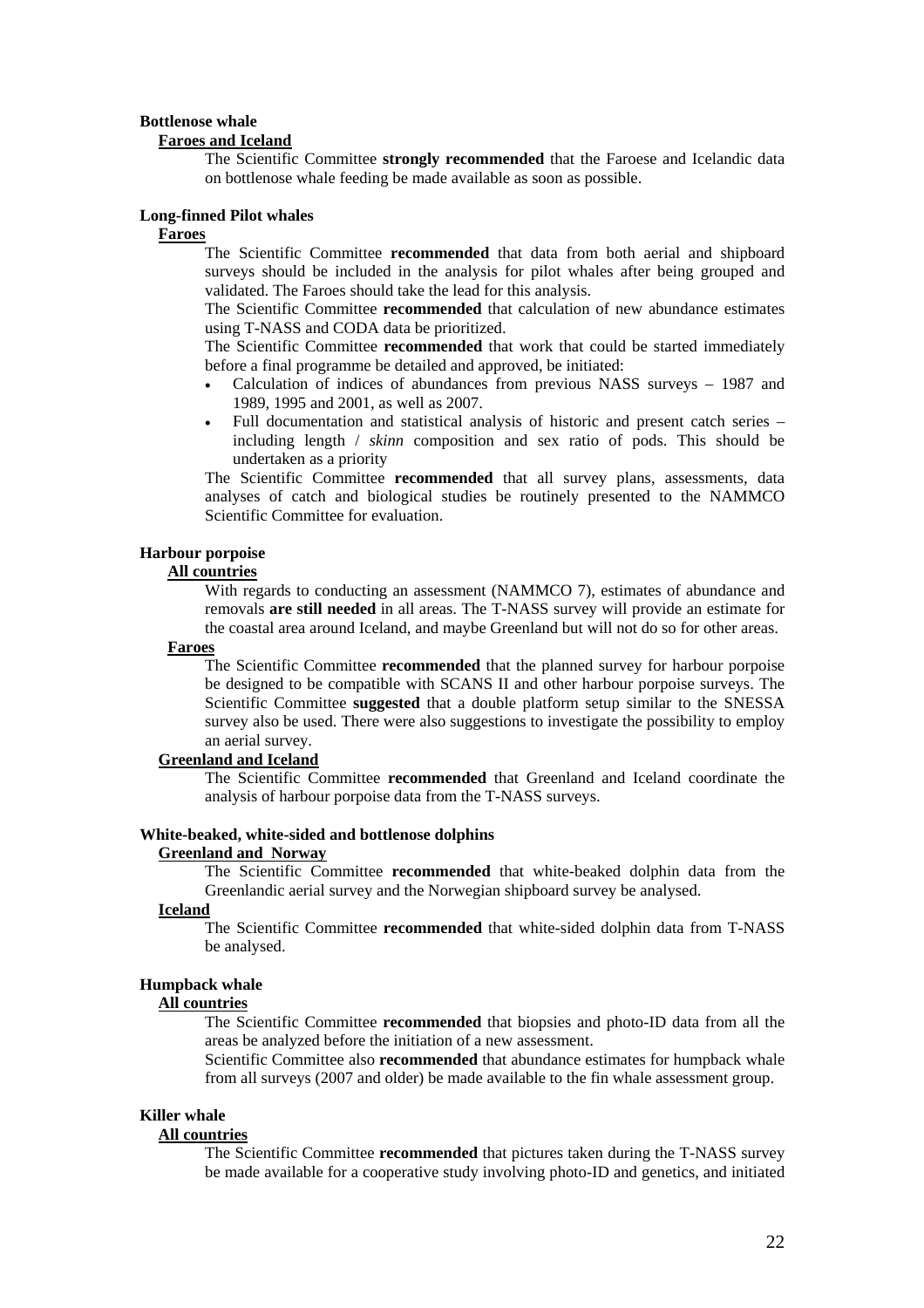by the Marine Research Institute in Reykjavik, the University of Aberdeen and Dr Tiu Similä.

## **By-catch of Marine Mammals**

### **Iceland**

The Scientific Committee **recommended** that Iceland proceed in implementing a monitoring programme for its fleet.

# **T-NASS**

## **All countries**

The Scientific Committee **recommends** the analysis of sperm whale T-NASS acoustic data.

The Scientific Committee **encouraged** the participants in the T-NASS surveys to prepare and make available feedback on progress in this project to the Secretariat for drafting a common press release and for updating the T-NASS web space.

The Scientific Committee **recommended** that the publication pertaining to the general distribution of all cetaceans species throughout the entire survey area be given a high priority by all countries and that all participants forward the needed data to the Secretariat in a timely fashion.

The Scientific Committee **recommended** that T-NASS data be transformed in a format similar to the one employed by the IWC and be archived at the NAMMCO Secretariat with the necessary clauses for use restrictions.